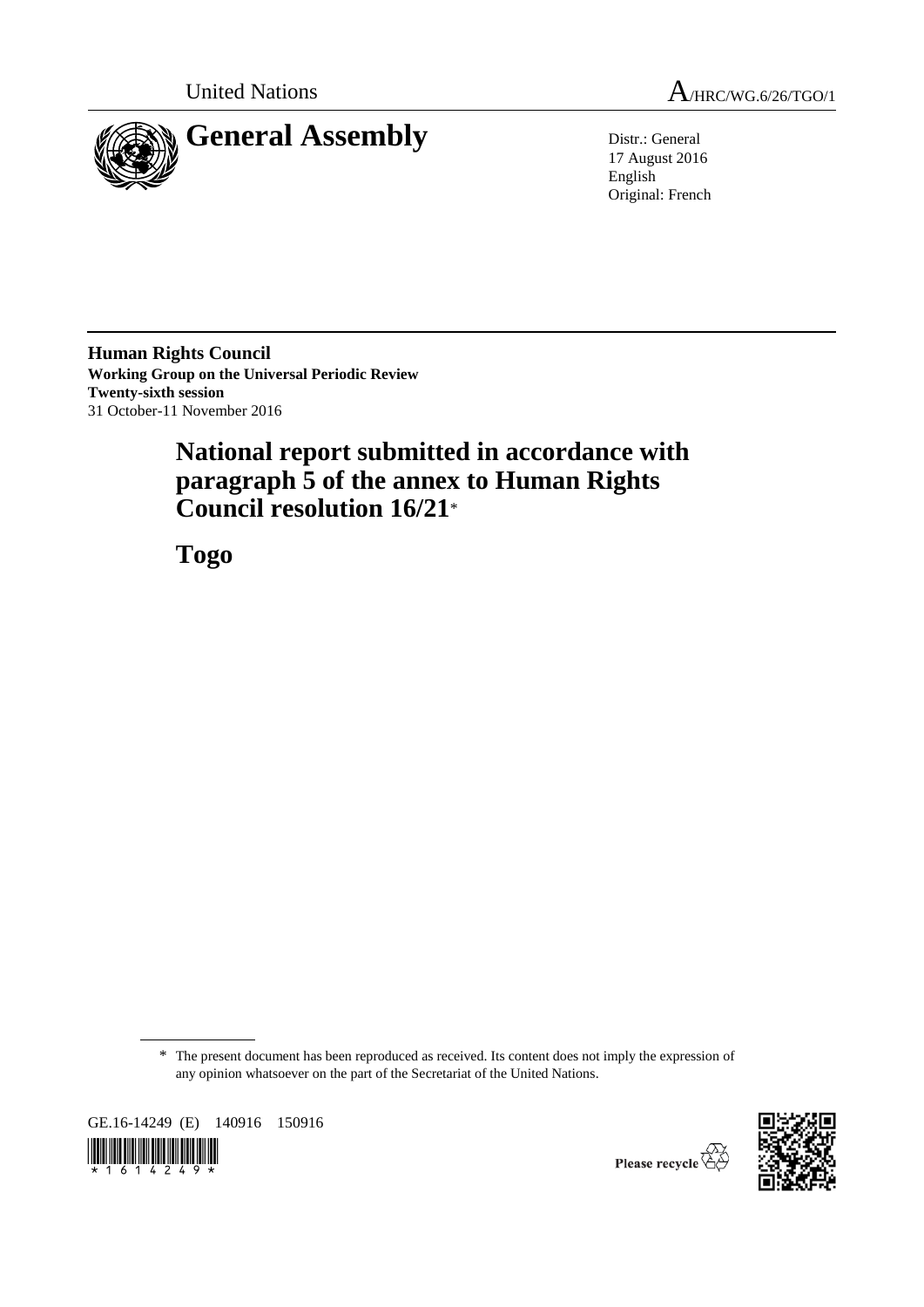# **Introduction**

1. The report on the second cycle of the universal periodic review is being submitted in line with the commitment of Togo to consolidate democracy and strengthen the rule of law.

2. During the first cycle, in October 2011, 133 recommendations were made: 122 were accepted by, and 11 did not enjoy the support of Togo. All the recommendations accepted have been grouped by theme.

3. Since the consideration of the previous report, Togo has continued its efforts to meet the requirements of the universal periodic review mechanism. In order to give effect to all of the recommendations accepted, several initiatives have been undertaken, including the harmonization of national legislation with international instruments ratified, the adoption of policies, national and sectoral programmes and the ratification of human rights instruments.

4. The present report, prepared in accordance with the guidelines on the universal periodic review mechanism, provides additional information to that given in the midterm report, submitted in June 2014.

# **I. Methodology**

5. This report was prepared in a participatory, inclusive and transparent way, through the following activities: launch of the universal periodic review process in order to recall the responsibility of all stakeholders; capacity-building for members of the interministerial commission responsible for drafting the initial and periodic reports; two regional workshops to refine the draft report; a seminar to update the institutions of the Republic and the media; technical validation with the assistance of experts from the International Organization of la Francophonie and a national seminar for final approval.

6. To that end, the interministerial commission requested input from other stakeholders, including the National Human Rights Commission, the institutions of the Republic, the United Nations agencies, civil society organizations, the media and trade unions.

# **II. Developments in the normative and institutional framework**

### **A. Normative framework**

#### **1. At national level**

7. In addition to the relevant provisions relating to human rights, contained in the Constitution of 14 October 1992, the normative framework has been strengthened through the following laws:

- Organic Act on the Composition, Organization and Functioning of the National Human Rights Commission adopted by the National Assembly on 11 March 2016;
- Organic Act No. 2013-016 of 8 July 2013 on the High Audiovisual and Communications Authority;
- Organic Act No. 2013-007 of 25 February 2013 amending Organic Act No. 96-11 of 21 August 1996 establishing the Status of Judges;
- Act No. 2016-006 of 30 March 2016 on Freedom of Access to Public Information and Documentation;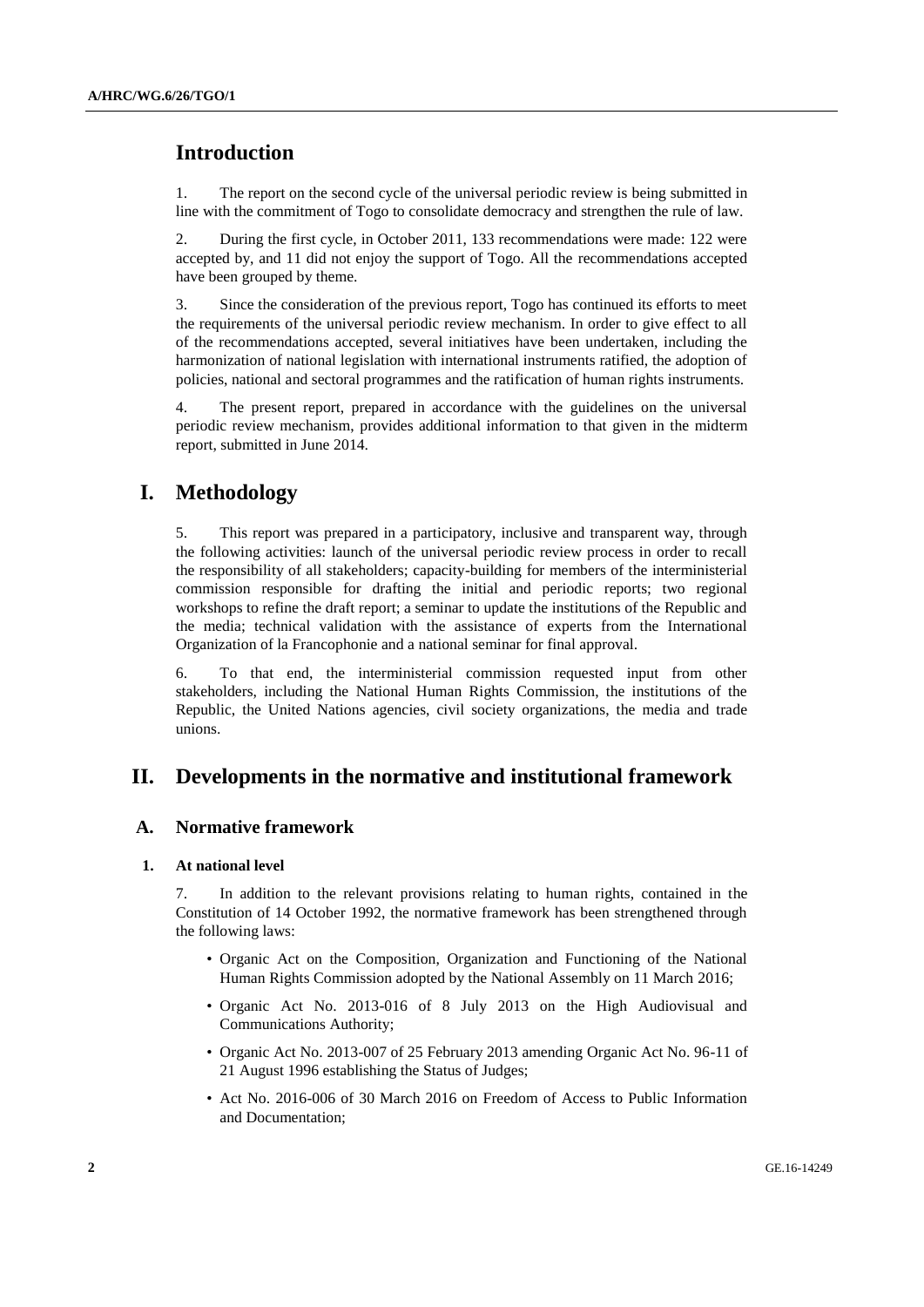- Act No. 2016-008 of 21 April 2016 on the Code of Military Justice;
- Act on the Status of Refugees adopted by the National Assembly on 3 March 2016;
- Act No. 2015-006 of 28 July 2015 on the Establishment of the High Authority for the Prevention of Corruption and Similar Offences;
- Act No. 2015-10 of 24 November 2015 on the new Criminal Code;
- Act No. 2015-005 of 28 July 2015 on the Special Status of Police Personnel;
- Act No. 2014-009 of 11 June 2014 on the Code of Transparency for the Management of Public Finances;
- Act No. 2014-014 of 22 October 2014 on the Modernization of State Activities to Promote the Economy;
- Act No. 2014-19 of 17 November 2014 amending Act No. 2012-014 of 6 July 2012 on the Personal and Family Code;
- Act No. 2014-003 of 28 April 2014 on the Customs Code;
- Act No. 2013-010 of 27 May 2013 on Legal Aid;
- Act No. 2013-015 of 13 June 2013 on the Status of the Opposition;
- Act No. 2013-002 of 21 January 2013 on the General Civil Service Regulations;
- Act No. 2012-001 of 20 January 2012 on the Investment Code in the Togolese Republic.

### **2. At international level**

- 8. Togo has become a party to the following international instruments:
	- United Nations Educational, Scientific and Cultural Organization (UNESCO) Convention against Discrimination in Education (2012);
	- Convention relating to the Status of Stateless Persons (2012);
	- International Convention for the Protection of All Persons from Enforced Disappearance (2014);
	- Arms Trade Treaty (2015).

#### **B. Institutional framework**

- 9. Developments in the institutional framework are characterized by:
	- Election of a new National Assembly (2013);
	- Renewal of the membership of the Constitutional Court (2014);
	- Establishment of the Office of the High Commissioner for Reconciliation and Strengthening National Unity (2015);
	- Appointment of the Ombudsman (2015);
	- Re-election of the President of the Republic (2015);
	- Renewal of the membership of the Higher Council of the Judiciary (2015);
	- Renewal of the membership of the High Audiovisual and Communications Authority (2016).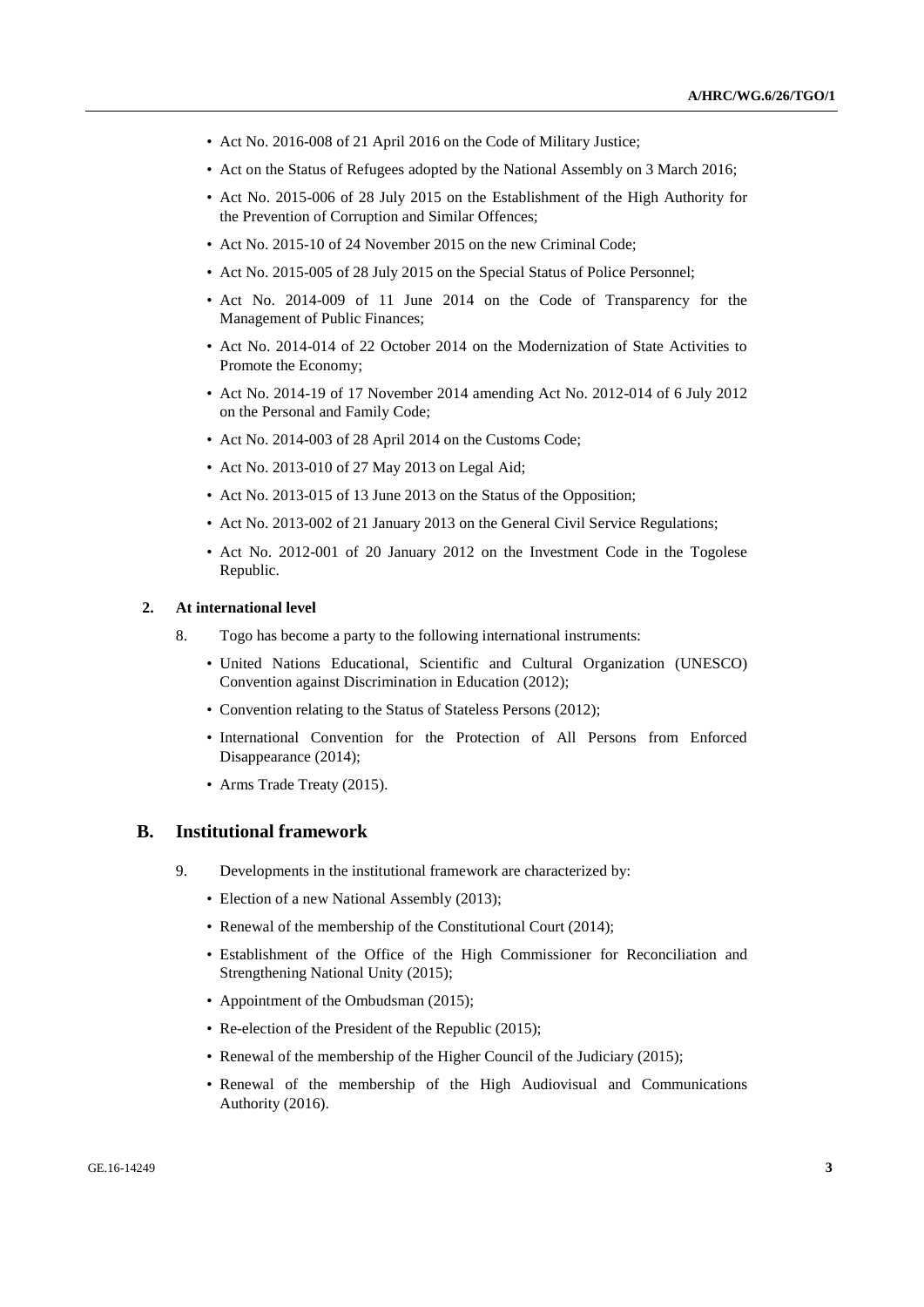### **C. Cooperation with international and regional mechanisms**

10. Cooperation has taken the following form:

### **1. Reports presented**

- Sixth and seventh periodic reports on the Convention on the Elimination of All Forms of Discrimination against Women (2012);
- Second report on the Convention against Torture and Other Cruel, Inhuman or Degrading Treatment or Punishment (2012);
- Third and fourth periodic reports on the Convention on the Rights of the Child and the initial report on the Optional Protocol to the Convention on the sale of children, child prostitution and child pornography (2012).

#### **2. Reports submitted**

- Initial report on the Convention on the Rights of Persons with Disabilities (2016);
- Eighteenth and nineteenth periodic reports on the International Convention on the Elimination of All Forms of Racial Discrimination (2015).

### **3. Visits of special procedures mandate holders and others**

- 11. Togo has received visits from:
	- The United Nations Deputy High Commissioner for Human Rights (2014);
	- The United Nations Special Rapporteur on the situation of human rights defenders (second visit) (2013);
	- The Special Rapporteur of the African Commission on Human and Peoples' Rights, on the situation of human rights defenders (second visit) (2013);
	- The Subcommittee on Prevention of Torture (2014);
	- The African Committee of Experts on the Rights and Welfare of the Child (2013).

12. This cooperation culminated in the election of Togo to the Human Rights Council for the period 2016-2018. Togo intends to make the most of this mandate to strengthen its commitments in the area of human rights, as highlighted by the President of the Republic during the high-level segment of the thirty-first session of the Human Rights Council (February-March 2016).

# **III. Development of infrastructures**

13. The transport infrastructure sector constitutes an important tool for the Togolese Government to revitalize economic growth. To this end, in recent years it has pursued a policy of major works in order to provide the country with an efficient transport network.

### **A. Development of the maritime network**

14. Through a series of initiatives undertaken to develop the port sector, the Government intends to position itself as a leader in port handling. This includes the construction of a third quay, the construction of an inner harbour, the establishment of a single window for Togolese foreign trade and the completion of a park for heavy load trucks awaiting loading.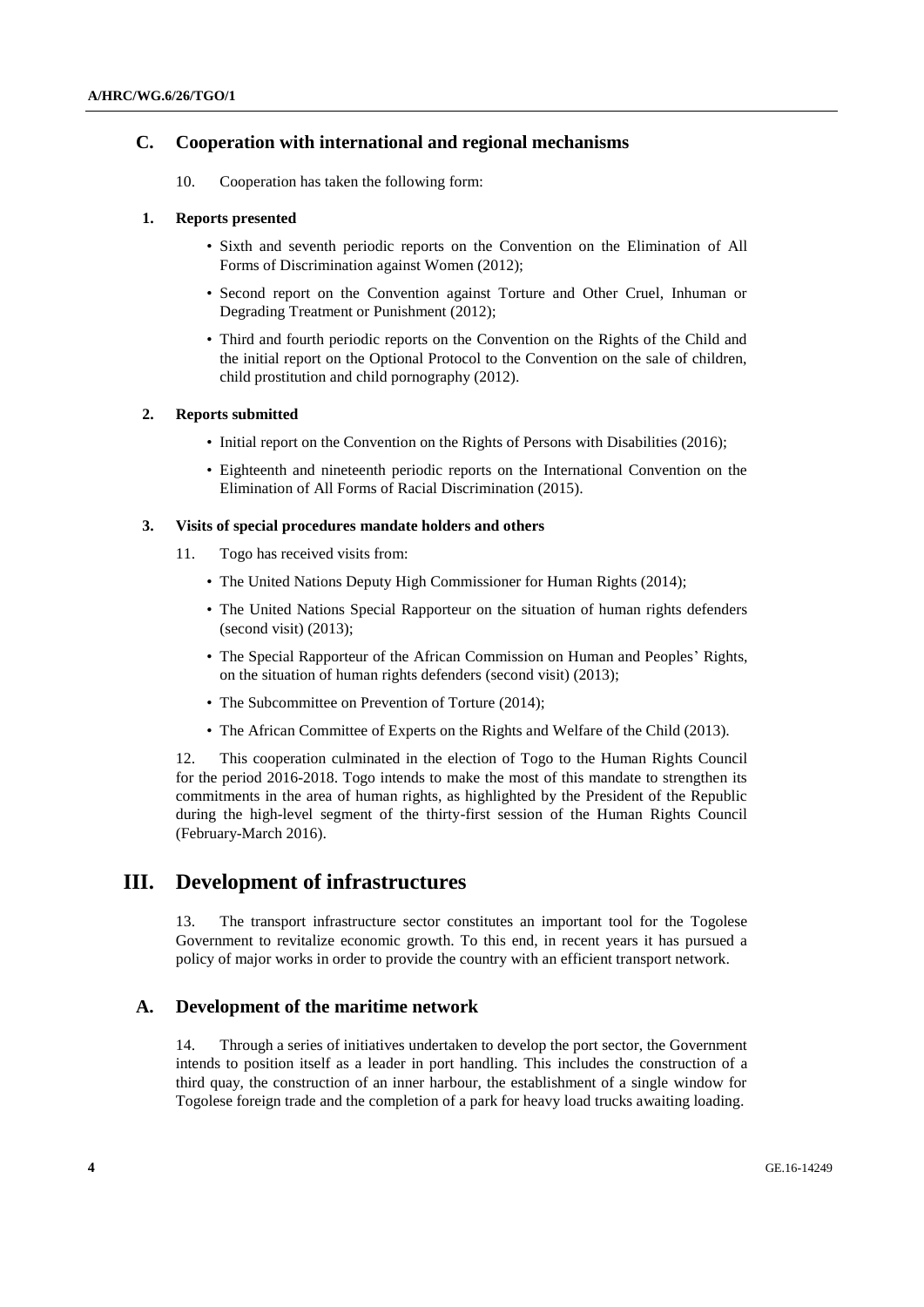15. The whole strategy for making the autonomous port of Lomé a trans-shipment port and a service hub for the continent is centred on the construction of the third quay.

### **B. Development of the road infrastructure**

16. Special attention is being paid to the national road network. Activities undertaken involve projects for the repair, development and tarmacking of roads as well as for construction work. The percentage of paved roads increased from 45 per cent in 2013 to 49 per cent in 2014.

17. In 2014, of the 28 road infrastructure projects planned, 13 were completed, 10 more than half completed and 5 less than half completed. The road projects completed cover 231 km of paved roads, compared with 122 km in 2013. In 2014, 1,890 km of national roads were paved.

18. With regard to road transport, the Lomé transport company benefited from the acquisition of 20 buses, bringing the fleet up to 65 buses, thereby improving the bus service in the city.

### **C. Development of the railway network**

19. The rail sector has long been neglected in favour of the road sector, which is why investments will be increased over the years. However, it must be recognized that this sector by itself cannot meet transportation needs effectively: there is a need to promote railway infrastructures. For this reason major railway development projects are envisaged in the Accelerated Growth and Employment Creation Strategy for 2013-2017.

### **D. Development of the air transport network**

20. The Government continued the modernization of the country's airport infrastructures by prioritizing those at the Gnassingbé Eyadéma International Airport in Lomé. Noteworthy achievements are work on extending the airstrip and the construction of a new terminal.

21. In addition, work on renovating Niamtougou International Airport has begun.

### **E. Development of the energy infrastructure**

22. The electrification rate increased from 26.57 per cent in 2013 to 28.3 per cent in 2014. The Government aims to increase the power production capacity by raising the electricity generation capacity from 161 MW in 2010 to at least 300 MW from 2015 and 500 MW in 2020. This will be achieved with the construction of the Adjarala hydroelectric dam, the development of micro-hydroelectric sites on the main rivers, and the rehabilitation of the Nangbéto dam and the micro-hydroelectric Kpimé plant.

23. To meet the energy consumption demand, the Government intends to increase to at least 12,500 the number of new subscribers each year. The aim is to increase the electricity consumption which stood at 23 per cent in 2010 to 40 per cent by 2017 and 42 per cent in 2020 by focusing in particular on renewable energy. For rural areas, the rate of access over this period would increase from 5 per cent to 16 per cent and then 18 per cent respectively. In 2014, more than 80 rural communities were electrified as part of phase II of the rural electrification project financed by EXIM BANK India and internal resources.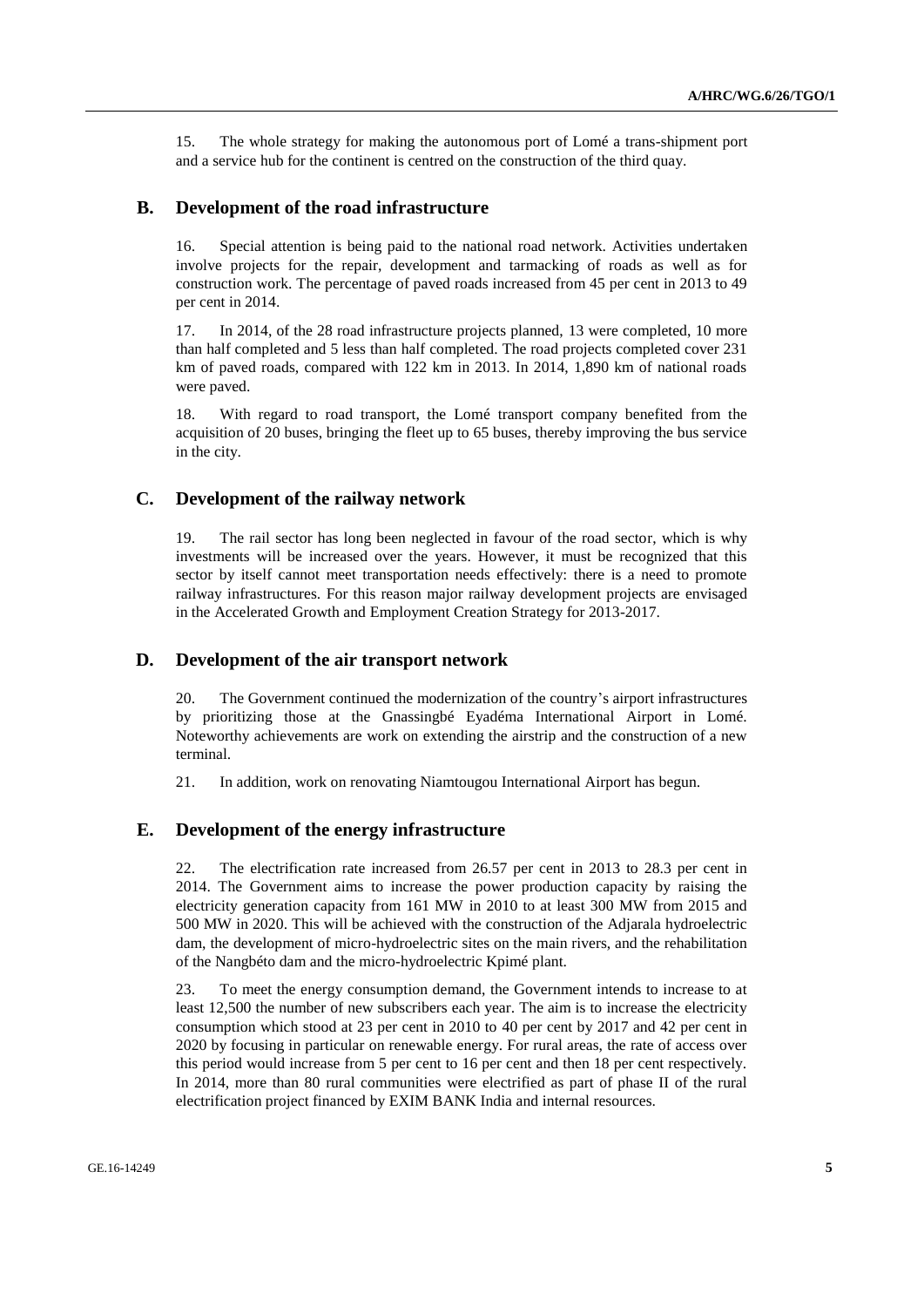# **IV. Follow-up to recommendations from the first cycle**

### **A. International instruments and cooperation with mechanisms**

#### **1. Signatures, ratifications and implementation**

*International Convention for the Protection of All Persons from Enforced Disappearance (Recommendations 100.1 to 100.4)*

24. The Convention has been ratified.

*UNESCO Convention against Discrimination in Education (Recommendations 102.5 and 102.6)*

25. The Convention has been ratified.

*Optional Protocol to the Convention on the Elimination of All Forms of Discrimination against Women (Recommendations 102.1 to 102.4)*

26. The ratification process is under way.

*Second Optional Protocol to the International Covenant on Civil and Political Rights, aiming at the abolition of the death penalty (Recommendation 100.6)*

27. The ratification process is under way.

#### **2. Cooperation with human rights mechanisms**

*Strategy for the submission of all pending reports to the treaty bodies (Recommendations 100.32 to 100.34)*

28. A plan of action to follow up on the recommendations accepted contains a list of overdue reports. Under this plan, three reports have been presented and two submitted.

*Standing invitation to special procedures mandate holders (Recommendations 102.8 to 102.10)*

29. Togo has always responded positively to requests for visits from special procedures mandate holders. The Government is willing to consider any new requests addressed to it, and to guarantee the facilities to allow the special rapporteurs to fulfil their mandate.

*Convention against Torture (Recommendation 100.48)*

- 30. The new Criminal Code defines and punishes torture in articles 198 et seq.
- 31. The following measures and activities have been undertaken:
	- Training of 484 prison guards on human rights, including on the prevention of torture and the rights of detainees (2012);
	- Establishment of legal clubs to inform detainees of their rights and procedures in civil prisons;
	- Inclusion of prevention of torture in training modules for officers of the criminal investigation police;
	- Processing of complaints by the National Human Rights Commission, which launches prompt investigations resulting in a report. In this connection, from 2012 to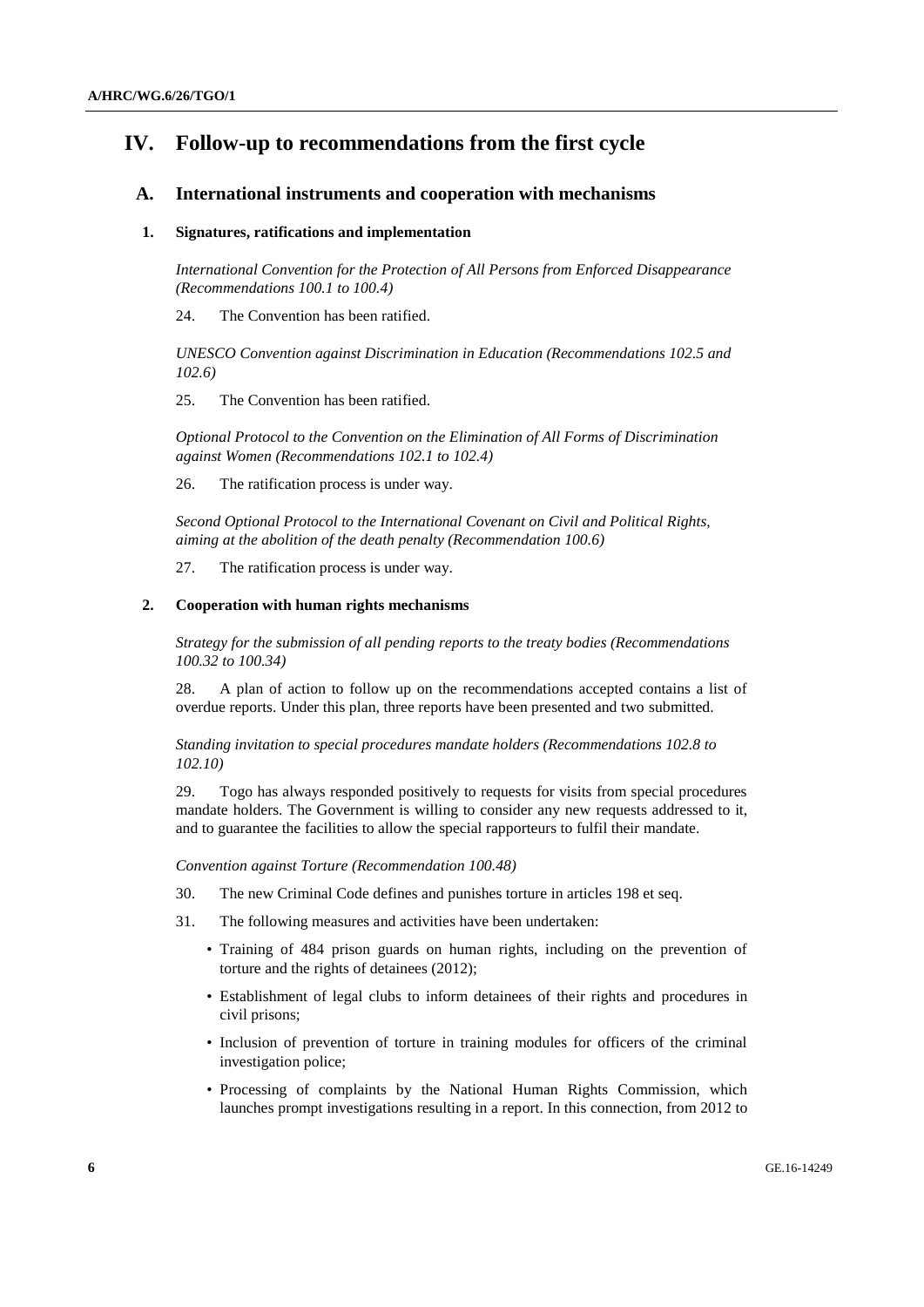2016, the Commission reported three proven cases of torture and four cases of cruel, inhuman or degrading treatment on which recommendations were issued and taken into account by the Government;

- Regional workshops to train trainers in the criminal investigation police in matters related to combating torture (2014);
- Adoption of the Organic Act on the Composition, Organization and Functioning of the National Human Rights Commission, incorporating the national preventive mechanism against torture in 2016.

#### *Convention on the Rights of the Child (Recommendation 100.10)*

- 32. Action taken:
	- Implementation of 10 operational plans of actions to promote systematic birth registration resulting in the organization of awareness-raising courses on the subject, and mobile court hearings which, in 2012, allowed for the late issuance of 123,492 birth certificates for students in grades 4 to 6 of primary school;
	- Construction of 21 civil status booths in peripheral health-care units with the support of the United Nations Children's Fund (UNICEF);
	- Renewal of the membership of the Advisory Council on Children (2014);
	- Order of the Minister of Security of 2013 incorporating the rights of the child in police and gendarmerie training schools. Since then, 2,002 police officers and 2,600 gendarmes have been trained using a module on the rights and protection of the child;
	- Training of 524 judicial officers on the rights of the child at the Judicial Careers Training Centre (2011-2013);
	- Signature by traditional and religious leaders of a declaration to combat community practices that are harmful to children, including female genital mutilation, the placement of children in convents (2013), and an additional commitment aimed at combating child marriage (2016).

#### *Harmonization of national legislation with international human rights instruments (Recommendation 100.5)*

33. In the context of harmonization, it is worth noting that the provisions of the Criminal Code and the Personal and Family Code have been aligned with those of the relevant international instruments. In Togo, there are no customary laws but customary practices. In the event of conflict between the law and custom, the law prevails.

#### *Rule of law, good governance, sustainable social and economic development (Recommendation 100.26)*

- 34. Activities undertaken include:
	- Preparation of a procedure manual for investment planning and a national follow-up assessment strategy (2012);
	- Establishment of a regulatory authority on public procurement (2012);
	- Training of officials from the Department of Financial Audit and the General Inspectorate of Finance, the General State Inspectorate and the Court of Audit on public procurement matters (2013);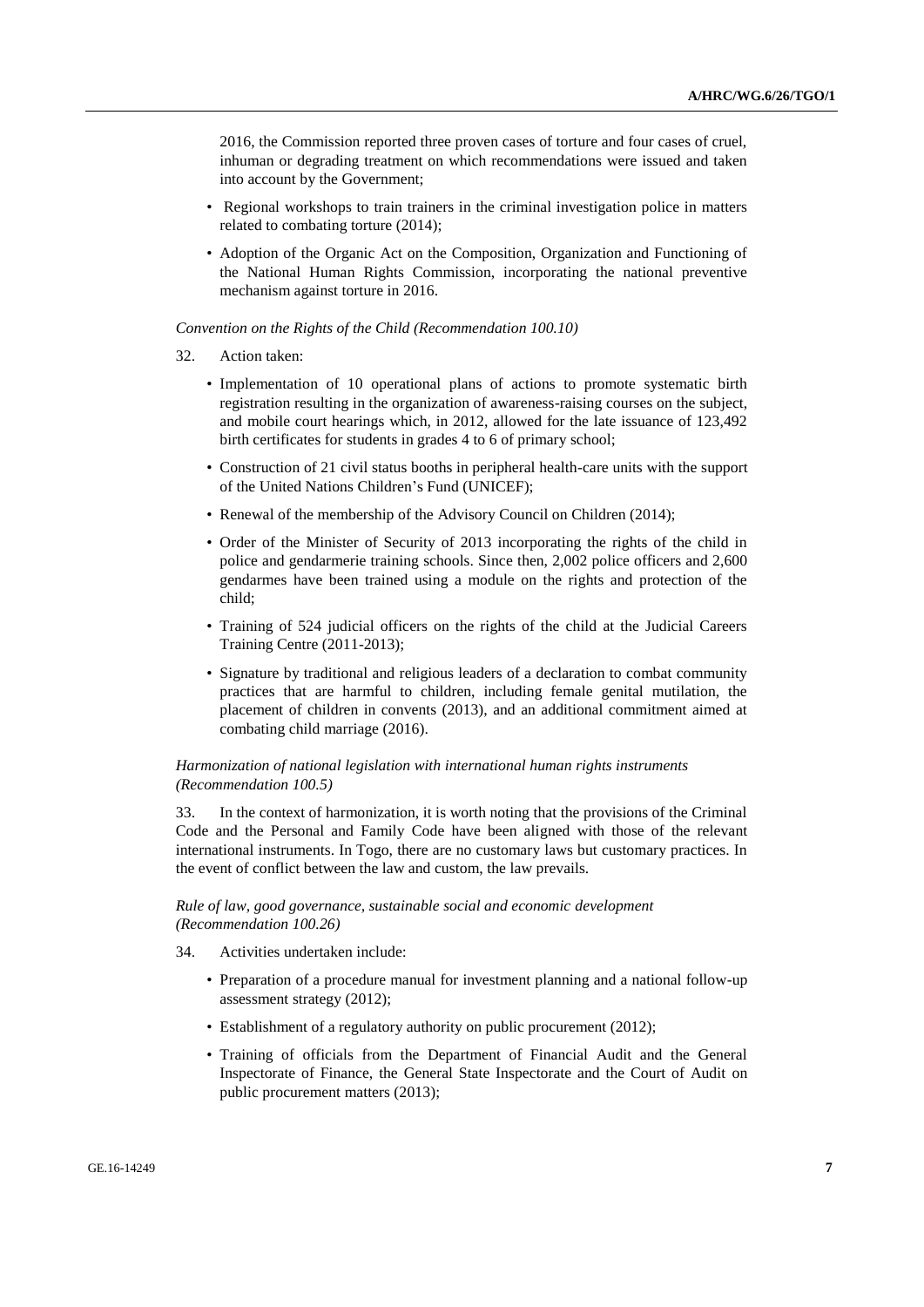• Launch of the Togolese Revenue Office with a view to reorganizing and increasing customs and tax revenue (2012).

*National programme for the modernization of the judicial system (Recommendation 100.67)*

- 35. This programme was carried out until 2012 and achieved the following:
	- Construction and equipment of two courts of appeal (Lomé and Kara);
	- Renovation, extension and equipment of two courts (Atakpamé and Aného);
	- Introduction of a computerized system for issuing certificates of nationality;
	- Establishment of the Judicial Careers Training Centre;
	- Creation of a corps of prison and rehabilitation officers;
	- Introduction of prison management software;
	- Provision of equipment for forensic police (forensic kits):
	- Posting of legislation and regulations on line;
	- Establishment of a virtual library;
	- Dissemination of a guide for detainees on their rights and duties;
	- Construction of the new prison in Kpalimé which meets international standards;
	- Establishment of the Department for Access to Justice which has published the citizen's legal guide providing an overview of rights and procedures, the relationship between the authorities and institutions, as well as the organization and functioning of judicial bodies. It also contains a list of international human rights instruments (2014);
	- Signing of an agreement to fund a new programme to support the justice sector on 26 October 2015, between Togo and the European Union. The programme was launched on 15 March 2016.

### *Strengthen citizens' guarantees in courts of law, bring the courts closer to citizens and redefine the courts' jurisdiction (Recommendation 100.11)*

- 36. In this regard, the following should be noted:
	- Adoption of Act No. 2013-010 of 27 May 2013 on Legal Aid;
	- Adoption of the justice sector policy document (2015);
	- Establishment in 2013 of three commercial chambers in Lomé court to reduce the backlog in dealing with commercial disputes;
	- Training of specialized judges and registrars for the settlement of commercial disputes (2013);
	- Conclusion of a protocol to expedite procedures in commercial matters.

### *Conditions of arrest, custody and detention; independence of the judiciary (Recommendations 101.7 to 101.11 and 101.14)*

37. Regarding conditions of detention and custody, the following measures have been taken: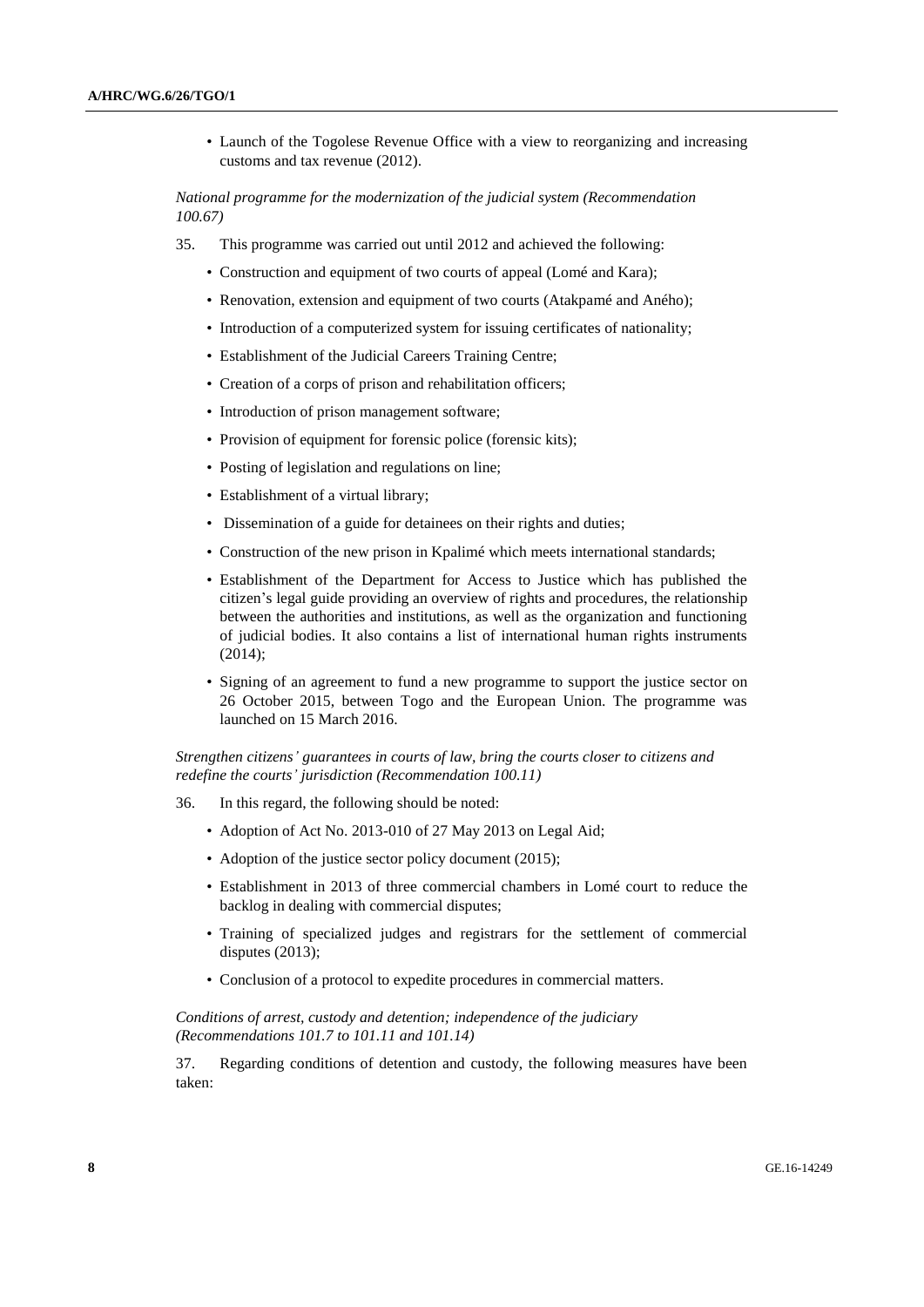- Ban since February 2012 on the National Intelligence Agency taking people into custody;
- Organization of six regional capacity-building workshops for judges and criminal investigation police officers on respect for human rights in the administration of justice, with support from the Office of the United Nations High Commissioner for Human Rights (OHCHR) (2012);
- Training of 144 new criminal investigation police officers and more than 1,000 recruited police officers (2012-2014);
- Ongoing construction of a police academy in line with international standards, with financial support from the European Union;
- Extraordinary hearings held with the support of the United Nations Development Programme (UNDP) enabling the release of 753 detainees between 2012 and 2015;
- Training of 582 police constables in the national police force (2015-2016);
- Since 2012, female prisoners are guarded by female prison officers.

38. Concerning the independence and improving the functioning of the judiciary, it should be noted that:

- The principle of the independence of the judiciary from the executive is enshrined in article 113 of the Constitution. It is evident through the improvement in the living and working conditions of judges. Organic Act No. 2013-007 of 25 February 2013, amending Organic Act No. 96-11 of 21 August 1996 establishes the status of judges;
- Since 2012, efforts are being made to provide courts with computer equipment and train staff in its use. A policy of building courts is being implemented. Work on the construction of the Sokodé court is under way. In terms of continuing training, the Judicial Careers Training Centre provided capacity-building for 27 judges in 2012, and 83 in 2013;
- Appointments to positions of responsibility in the courts are made by the Council of Ministers on the proposal of the Higher Council of the Judiciary, which is composed mainly of judges, where trial judges are concerned, and on the proposal of the Minister of Justice where public prosecutors are concerned. The Higher Council of the Judiciary is presided over by the president of the Supreme Court in accordance with the principle of the separation of powers.

### **B. Legislative measures, policies, strategies and national initiatives**

### *National human rights plan of action, full enjoyment of human rights (Recommendation 100.27)*

39. Workshops to present and disseminate the universal periodic review recommendations were held after the first universal periodic review cycle. The plan of action to follow up on the recommendations of the universal periodic review and the treaty bodies in 2012 served as a platform for the implementation of activities. Furthermore, a public policy paper on human rights and the consolidation of democracy was drawn up in 2014.

#### *National Human Rights Commission (Recommendations 100.14 to 100.18 and 100.20)*

40. The budget for the National Human Rights Commission was increased by 25 per cent in 2013 and 12 per cent between 2014 and 2016. A new Organic Act on the Composition, Organization and Functioning of the National Human Rights Commission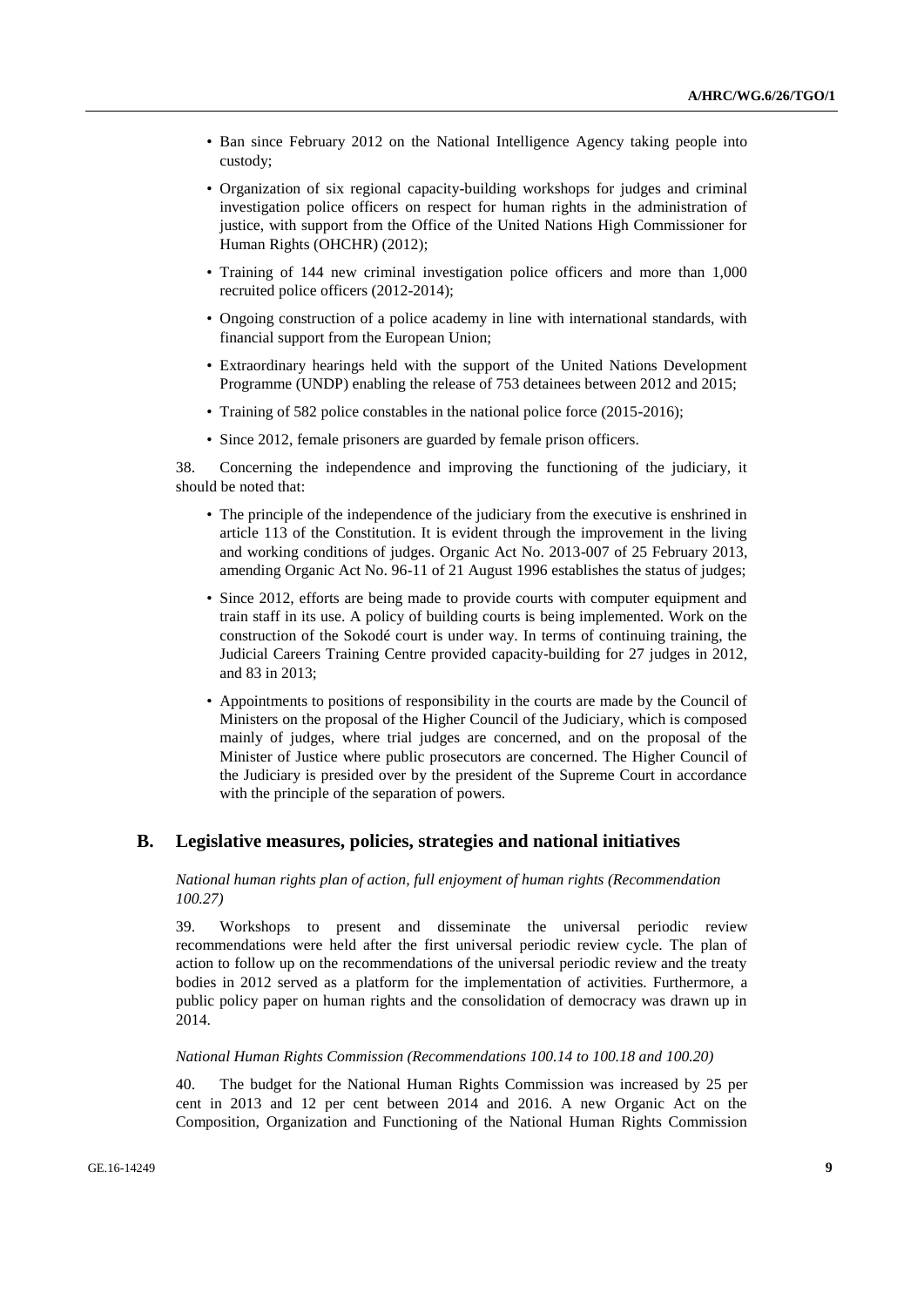was adopted by the National Assembly (2016). A fourth regional branch of the Commission was established in 2013.

#### *Truth, Justice and Reconciliation Commission (Recommendations 100.19 and 100.22)*

41. The capacities of the Truth, Justice and Reconciliation Commission were built up to enable it to fulfil its mandate, which it completed by submitting its report on 3 April 2012 to the Head of State.

*Awareness-raising and training on human rights (Recommendations 100.31 and 100.85)*

- 42. The following activities were undertaken:
	- Organization of six capacity-building workshops for magistrates and criminal investigation police officers on human rights in 2012 with the support of OHCHR;
	- Organization of regional forums on rights and duties and citizenship (2013-2014);
	- Teaching of human rights and citizens' rights in basic and continuing training courses for staff at various training colleges of the defence and security forces;
	- Awareness-raising sessions on respect for human rights and citizens' rights held before missions to maintain or restore public order;
	- Introduction of modules on human rights in the training of the special forces responsible for maintaining security during elections;
	- Courses on human rights and citizens' rights covering all general and technical education cycles with moral and civic education as a compulsory subject in the official examinations BEPC (certificate of completion of the first stage of secondary education) and BAC I (first Baccalaureate);
	- Preparation of an information booklet on civic sense and citizenship education with the support of the European Union;
	- Adoption of a national policy on civic training and citizenship education (2014).

### **C. Civil and political rights**

#### **Deprivation of liberty and detention conditions**

*Feeding and treatment of detainees (Recommendations 100.54 and 100.55)*

- 43. The following measures have been taken:
	- Programme to support the justice sector funded by the European Union which provides, among other things, for the establishment of a bakery in each prison;
	- Creation of a group in charge of hygiene and sanitation in civilian prisons;
	- Establishment of a system for transforming sludge into used biogas for cooking food in Lomé civil prison since 8 May 2014, with the financial support of UNDP;
	- Visits to places of detention by members of parliament to verify the situation of the detainees.
- 44. Two further examples of ad hoc sanitation operations worthy of note are:
	- Sanitation and disinfection operation carried out by the International Committee of the Red Cross (ICRC) in prisons (2013);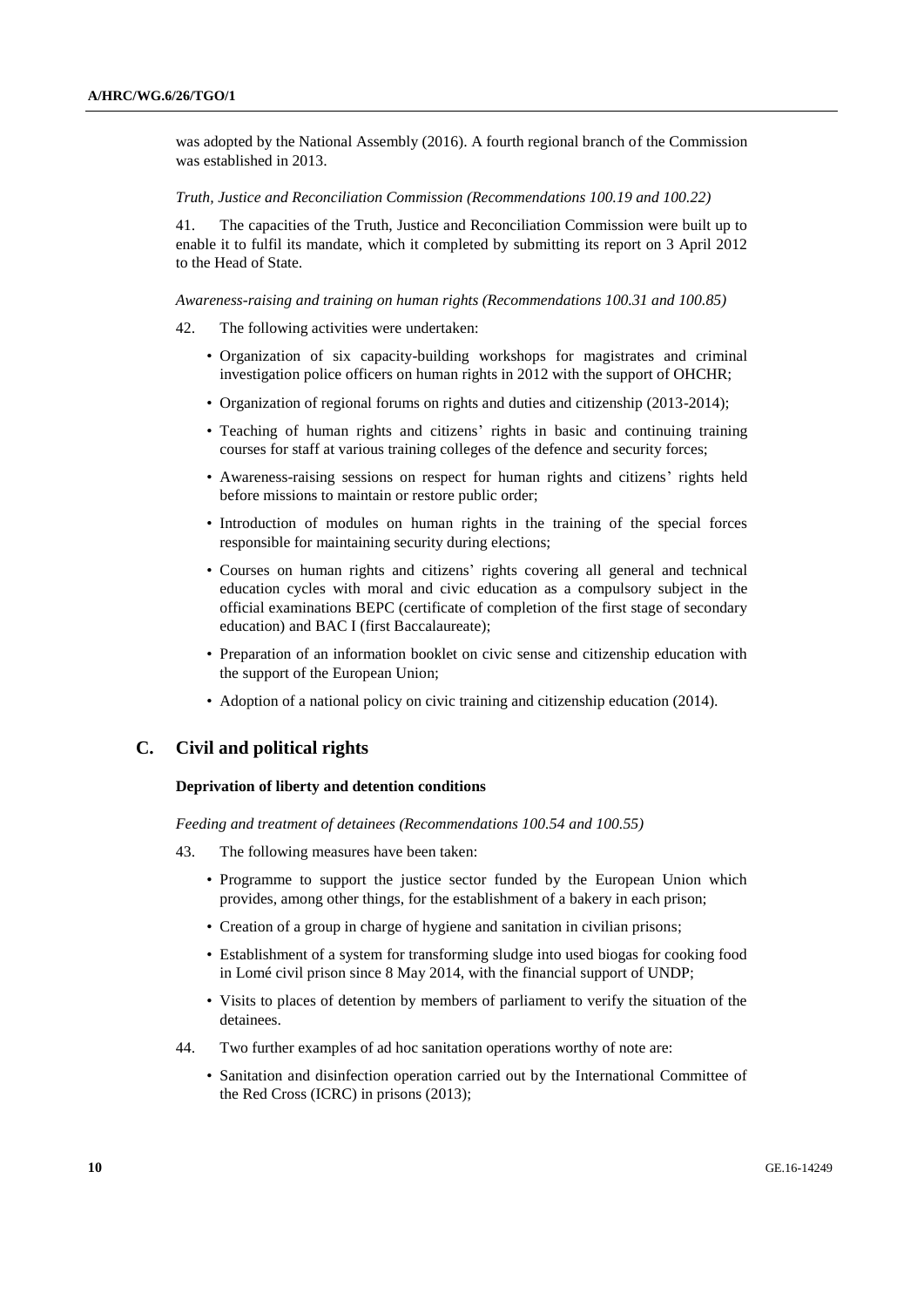• One-week sanitation operation with free care provided at Lomé civil prison launched by the Gnassingbé Eyadéma Foundation for Education and Health (2012).

#### *Alternative measures to imprisonment (Recommendation 101.9)*

45. The new Criminal Code provides for alternatives to imprisonment such as community service, criminal mediation and a composite fine (arts. 59-62).

46. These measures are in addition to suspended sentences, bail and parole.

*National preventive mechanism; punishment and prevention of torture (Recommendations 100.2, 100.23, 100.49, 100.51, 100.52 and 101.4)*

- 47. In addition to the constitutional provisions, the following measures may be noted:
	- Definition and punishment of torture in the new Criminal Code (arts. 198 et seq.);
	- Adoption of a new Organic Act on the Organization of the National Human Rights Commission incorporating the national preventive mechanism function;
	- Organization of training workshops for trainers of criminal investigation police officers, prison and rehabilitation officers, with the support of UNDP;
	- Capacity-building of various actors in the fight against torture through the Atlas of Torture Project.

### *Violence committed in the context of the elections in 2005; allegations of torture in the context of the proceedings against Kpatcha Gnassingbé and his followers (Recommendations 100.50, 101.5 and 101.6)*

48. The Government entrusted the matter to the National Human Rights Commission, which launched an investigation into the case against Kpatcha Gnassingbé and co-accused and issued recommendations. In the light of the recommendations, 13 measures were adopted, including the reform of the National Intelligence Agency. In accordance with the judgment handed down by the Court of Justice of the Economic Community of West African States in the same case, the State paid damages of 532 million CFA francs (CFAF) to victims. All alleged cases of torture and acts of violence committed in the context of 2005 were reviewed by the Truth, Justice and Reconciliation Commission. The Office of the High Commissioner for Reconciliation and Strengthening National Unity established in 2014 has a plan of action for implementing the Truth, Justice and Reconciliation Commission's 68 recommendations.

#### *Provisions of the Code of Criminal Procedure relating to police custody (Recommendation 100.53)*

49. The draft bill on the new Code of Criminal Procedure has taken into account the observations of the Committee against Torture, including the notification of charges, the right to be assisted by counsel, compulsory medical examination and notification of family members.

#### **D. Equality and non-discrimination**

#### *Elimination of discrimination against women (Recommendations 100.35 and 100.37)*

50. In order to help eliminate discrimination against women, training and awarenessraising workshops on gender and women's access to land were organized for the prefects, traditional leaders, religious authorities, landowners and other key actors in local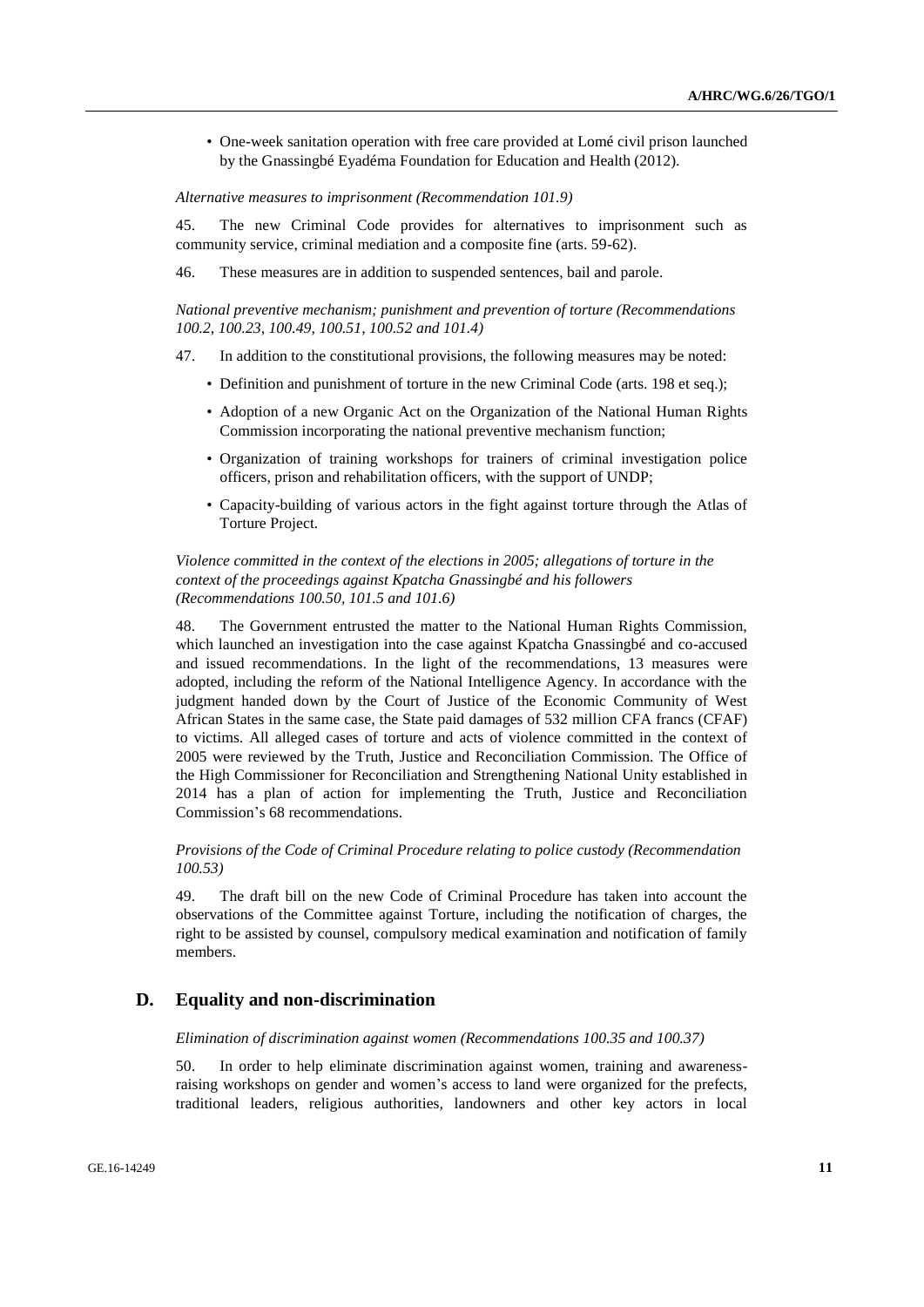communities between 2013 and 2014. The workshops strengthened the capacity of 175 actors in the Savannah, Kara and Plateaux regions.

51. Furthermore, with the support of civil society organizations, the Government carried out the following activities:

- Awareness-raising among men and women, community leaders and local authorities on violence against women and girls;
- Launch of the African campaign against child marriage in Africa with awarenessraising on early marriages and pregnancies;
- Establishment of a framework for consultation and dialogue involving the police, gendarmerie, justice sector, health workers, traditional leaders, religious leaders, media managers and local community chiefs;
- Monitoring the health and legal situation of victims;
- Introduction of village and cantonal focal points to combat violence against women.

#### *Equality between men and women (Recommendations 100.36, 100.38 and 100.68)*

52. The Criminal Code uses the definition of discrimination contained in article 1 of the Convention on the Elimination of All Forms of Discrimination against Women. It has a chapter dealing with discrimination against women and related penalties.

53. The new Personal and Family Code contains the following provisions aimed at eliminating discrimination against women:

- Identical age of marriage for men and women;
- Identical inheritance conditions for men and women;
- Prohibition of levirate and sororate;
- Consensual choice of the matrimonial home;
- Right of both spouses to refuse to submit to degrading mourning rites;
- Removal of the provisions making the husband the head of the family. Now both spouses assume joint responsibility.

*Recruitment and retention of civil servants and army personnel; employment of women in traditionally male-dominated sectors (Recommendations 101.1 and 101.2)*

54. The recruitment process in the defence and security forces reflects the country's administrative divisions thus ensuring that all ethnic groups are represented. A recruitment commission travels around all the prefectures and steps are taken to recruit mainly locals from those places in order to ensure that no one group will be disadvantaged.

55. Since 2007, in accordance with the statutes of the armed forces, 580 girls have been recruited into the army (5 per cent of recruits) and 350 girls into the police (8 per cent of recruits).

56. Furthermore, Act No. 2013-002 on the General Civil Service Regulations and Decree No. 2015-120 of 15 December 2015 on joint procedures for implementing the General Civil Service Regulations ensure equal opportunities in the recruitment, remuneration, career and retirement of civil servants.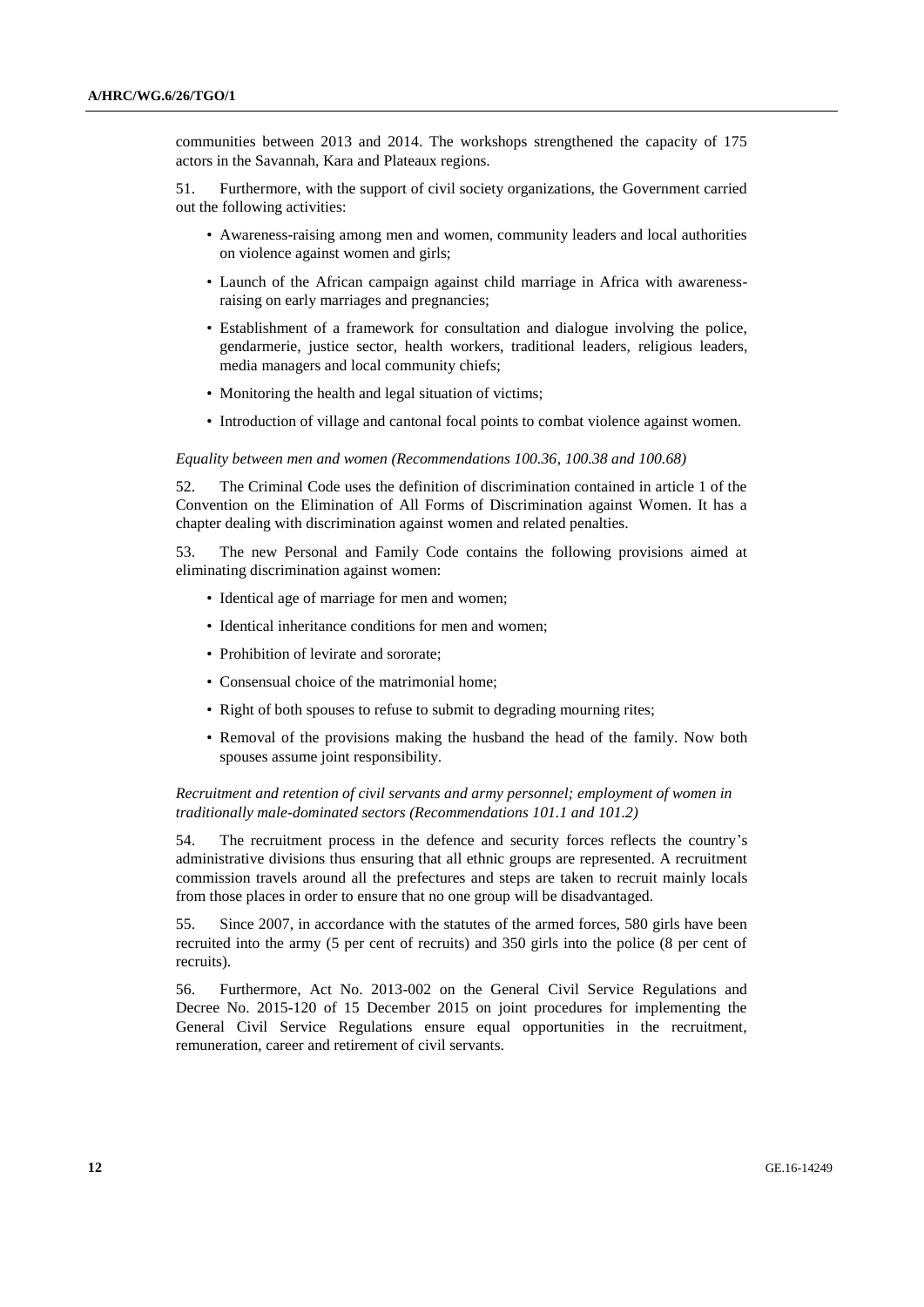### **E. Freedom of opinion and expression**

*Freedom to demonstrate; freedom of the media (Recommendations 101.15 to 101.18)*

- 57. Related measures adopted are as follows:
	- Increase of 25 per cent in State aid to the press since 2014;
	- Authorization of 11 radio and 3 television channels, including 2 satellite channels and 2 digital distributors (Media Plus and Canal+ Horizons); official recognition of more than 40 print media outlets (2012-2015);
	- Training for journalists covering the elections (2013 and 2015);
	- Training of 33 journalists from the online media on the involvement of online media in the promotion and protection of human rights, organized by Amnesty International Togo (2015);
	- Organization of a national conference on the press in July 2014, which made recommendations for improving the legal and institutional framework for the press;
	- Adoption of Act No. 2016-006 of 30 March 2016 on Freedom of Access to Public Information and Documentation;
	- Decree No. 2013-013/PR of 6 March 2013 on maintaining and restoring law and order;
	- Capacity-building for communication officers in partnership with the Inter-African Committee on Traditional Practices Affecting the Health of Women and Children (2014);
	- Training of 140 journalists and members of the Platform of Press Organizations for Health (2014);
	- Day of discussion on the role of the media in the fight against corruption, organized by the United States Embassy in Togo.

### **F. Economic, social and cultural rights**

#### **Fight against poverty**

*Fight against extreme poverty; social and economic development programmes; right to food; general living conditions of the population; Millennium Development Goals (Recommendations 100.69, 100.70, 100.72, 100.87 to 100.89 and 101.19)*

58. The Accelerated Growth and Employment Creation Strategy for 2013-2017 is a unifying tool for combating poverty in Togo and comprises five priority areas:

- Development of sectors with high growth potential;
- Strengthening the economic infrastructure;
- Development of human capital, social protection and employment;
- Strengthening governance;
- Promotion of participatory, balanced and sustainable development.
- 59. Following two assessments in 2013 and 2014, the following results were recorded:
	- Increase in the gross domestic product growth rate from 4 per cent in 2013 to 5.4 per cent in 2014;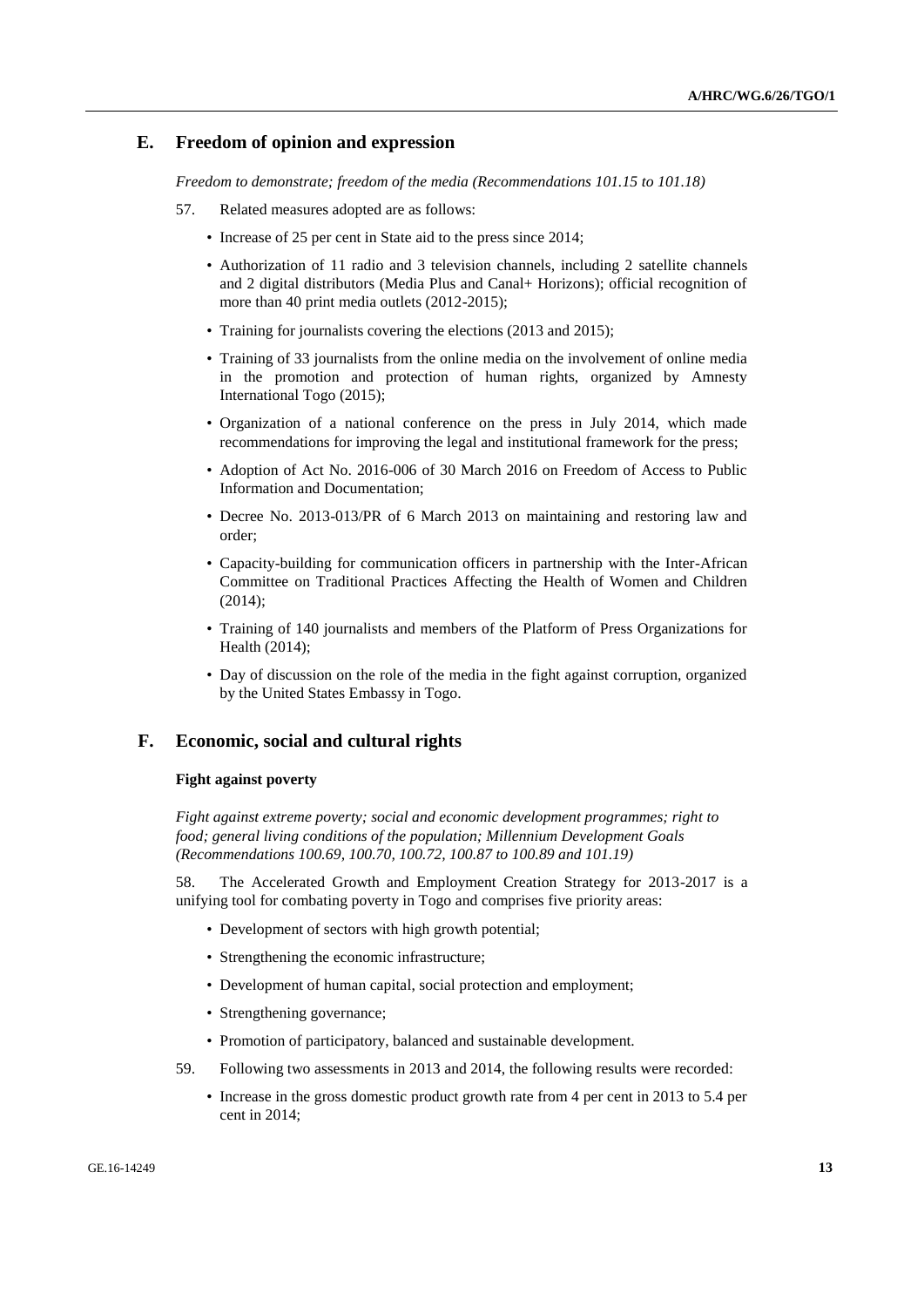- Increase in the budget allocated to local governments from CFAF 250 million in 2013 to CFAF 421 million in 2014 as part of the process of decentralization;
- Support for income-generating activities to the benefit of 50 groups;
- Training of local actors in local planning with German cooperation on decentralization issues;
- Improvement in the production and quality of statistical data for better monitoring of development programmes and policies;
- The rate of access to drinking water rose from 42 per cent in 2012 to 50 per cent in 2015;
- Food production increased from 2,980,862 tons in 2013 to 3,600,522 tons in 2014 — a rise of 20.8 per cent;
- Animal production increased by 6.9 per cent and fish production by 3.5 per cent between 2012 and 2014;
- Decrease of 40 per cent in the proportion of undernourished people between 2010 and 2014 with the implementation of the National Agricultural Investment and Food Security Programme;
- Establishment of planned agricultural development areas allowing more than 2,000 producers, including 850 women, to become self-employed between 2012 and 2014;
- Organization of the National Peasants Forum since 2012 to exchange views on rural development and food security issues;
- Financial assistance for 15,000 children from vulnerable families under the Cash Transfer Programme;
- Provision of microcredits to 557,314 beneficiaries under dedicated programmes ensuring the access of the poor, farmers and young people to financial services.

#### **Right to health**

*Priorities for guaranteeing the right to health; programmes and measures in the field of health; access to health care (Recommendations 100.73, 100.75 and 100.76)*

60. The priorities of the National Health Policy and the National Health Development Plan for 2012-2015 are as follows:

- Combating HIV/AIDS;
- Combating communicable and non-communicable diseases;
- Combating malaria;
- Strengthening the pharmaceutical sector.
- 61. The implementation of the Plan brought the following results.
- 62. Social and financial accessibility to health care:
	- Subsidies for 90 per cent of caesarean section operations. Between 2011 and 2015, the number of women receiving care rose from 7,353 to 14,095;
	- Promotion of free care for uncomplicated malaria since 2012;
	- Continued subsidies to hospitals to care for indigent persons;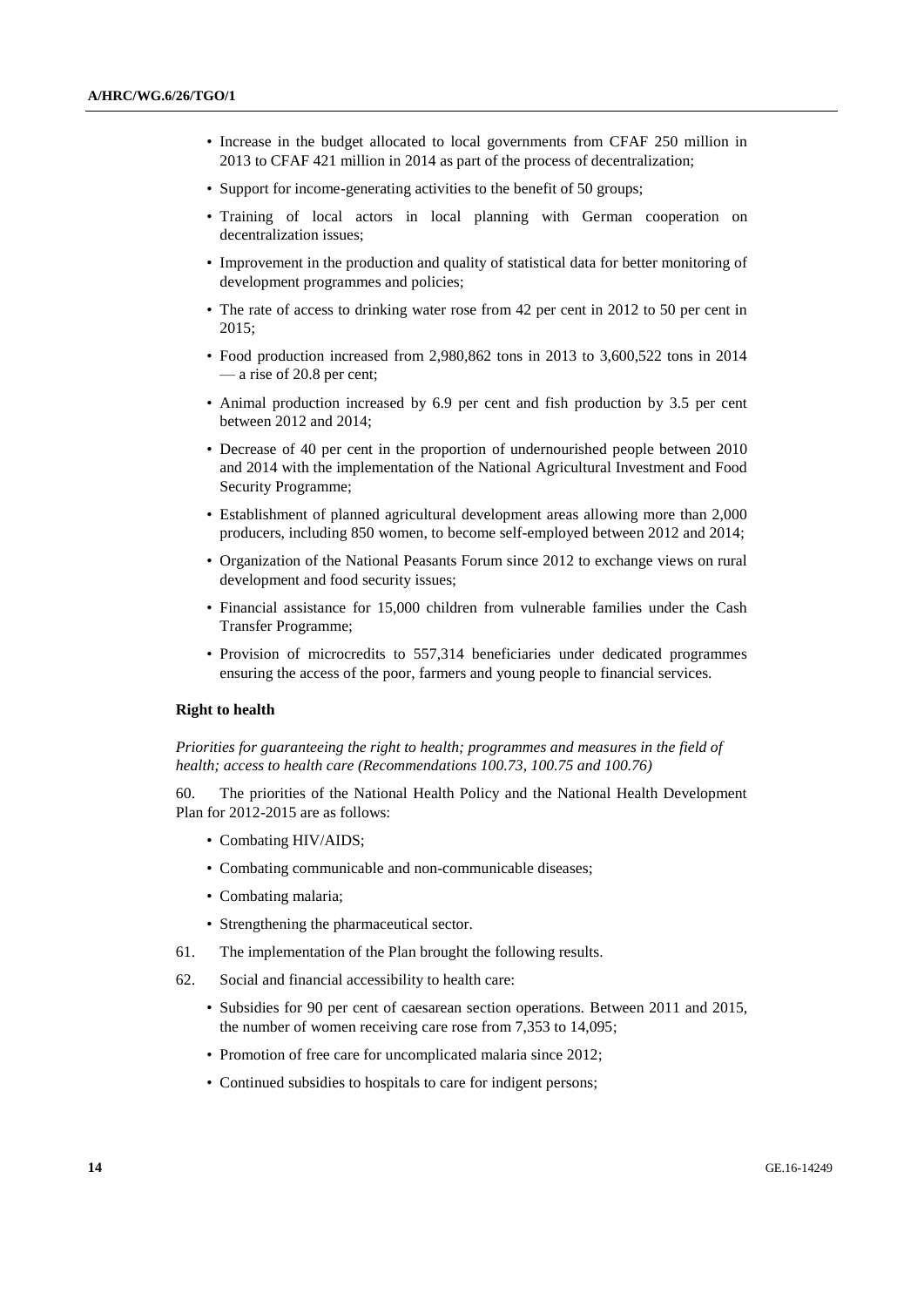- Establishment in 2012 of an observatory to combat the discrimination and stigmatization of persons living with HIV/AIDS and continued provision of antiretrovirals free of charge with support from technical and financial partners, including the Global Fund, l'Agence Française de Développement (French Development Agency) and the World Health Organization (WHO). The goal is to achieve a generation without AIDS by 2020;
- Between 2012 and 2014, free distribution of almost 4,905,864 long-lasting insecticide-treated mosquito nets;
- Strengthening of the pharmaceutical sector;
- Establishment of a national supply system for pharmaceutical products (2014);
- Creation and networking of six regional supply pharmacies with a generic drugs and medical goods purchasing centre;
- Seven free vaccines for women and children through the expanded immunization programme;
- Provision of essential medicines in health facilities: the coverage rate for health-care facilities without stock shortages rose from 23.33 per cent in 2012 to 46 per cent in 2015.
- 63. Geographical accessibility:
	- Increase in the geographical coverage rate of health facilities from 62 per cent to 63 per cent between 2012 and 2015 through the construction of 32 new peripheral health units (types I and II) in rural areas of the 50 planned, and through the rehabilitation and extension of 11 existing specialized services and 68 peripheral health units;
	- Establishment of three national and regional blood banks.
- 64. Quality of health care and services:
	- Definition of health standards by an order of 2 December 2014;
	- Construction and equipment of a national laboratory for the quality control of medicines in 2013;
	- Establishment of a national drug regulatory authority whose mission is to ensure the quality, effectiveness and safety of the use of health products (2012);
	- Recruitment of 1,107 health-care professionals (2013);
	- Granting of 117 training awards between 2012 and 2015 to upgrade the skills of health professionals;
	- Improved quality of training for health personnel with the support of WHO and l'Agence Française de Développement.

*Maternal health and access of pregnant women to medical facilities (Recommendation 100.74)*

- 65. Togo has taken the following action:
	- Decentralization in 2015 of facilities providing emergency obstetric and neonatal care with a view to providing care in more than 80 per cent of pregnancies;
	- Training of hospital staff and equipment of health facilities in partnership with Muskoka funds, the Commission on Information and Accountability for Women's and Children's Health, the United Nations Population Fund, WHO and UNICEF, as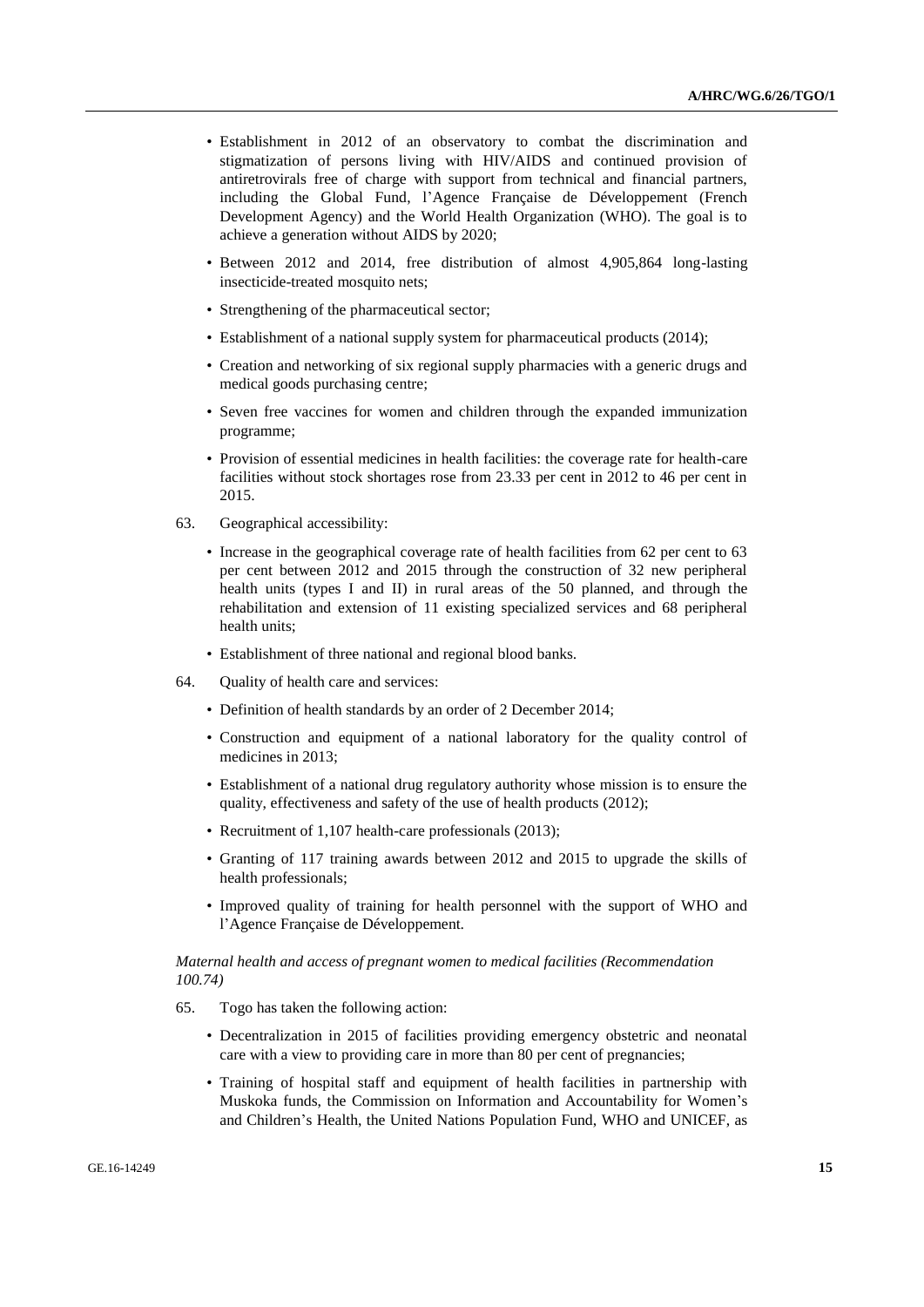a result of which the coverage rate for basic emergency obstetric and neonatal care increased from 18 per cent to 43.7 per cent between 2012 and 2015;

- Recruitment of qualified personnel in most health centres providing maternal and infant care (2014-2015);
- Increase in the number of births attended by qualified personnel from 60 per cent in 2010 to 73 per cent in 2014.

*Extension of the mandatory health insurance for civil servants to employees of the private sector (Recommendation 101.20)*

66. In connection with the extension of medical insurance to the private and semi-public sectors, in 2013, a National Committee for the Promotion of Social Protection was established. Its mission is to coordinate all the activities of the project on the extension of social protection.

- 67. In this context the following activities were undertaken:
	- Dialogue with employers on the feasibility of establishing private sector health insurance (2013);
	- Awareness-raising and information workshops on the extension of health insurance to vulnerable groups;
	- Study on the technical and financial parameters using the databases of workers in the formal private and semi-public sectors managed by the National Social Security Fund, between 2013 and 2014.

#### **Right to work**

*Priorities in the field of employment (Recommendation 100.73)*

- 68. The priorities are as follows:
	- Facilitate the access of young people to the employment market;
	- Ensure the right to decent work for all, in particular women and persons with disabilities.

69. The implementation of the Strategic Plan for the Employment of Young People and the Operational Plan of Action for the Youth Policy yielded the following results:

- Mobilization of 6,252 volunteers since 2011;
- Assistance for 50,951 young entrepreneurs (training, equipment and funding);
- Funding of 463 microenterprises for young people by the Fund to Support Young People's Economic Initiatives and the Programme to Support Grass-roots Development totalling CFAF 640,575,661;
- Some 2,067 sustainable direct and indirect jobs and 10,500 temporary jobs through the creation of labour intensive jobs;
- Social and educational activities for 39,641 young persons.

#### **Right to education**

*Consolidating the education system; priorities, programmes and measures in the field of education; free and compulsory primary education (Recommendations 100.82 and 101.22)*

70. With regard to general education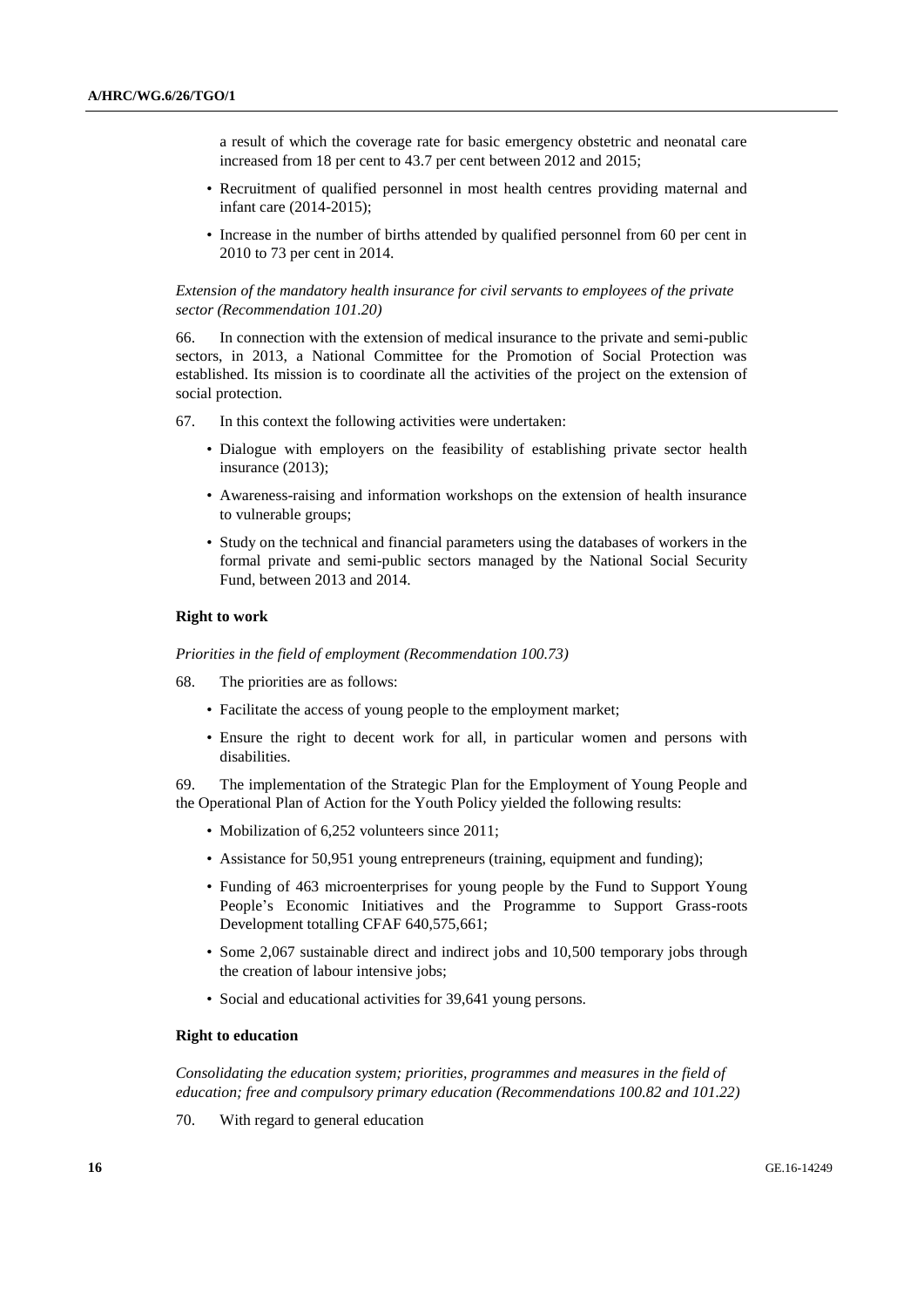71. To develop quality basic education, the following initiatives were taken during the reporting period:

- Publication of textbooks and of a guide to arithmetic and reading for primary schools;
- Recruitment and training of 8,023 teachers for primary and lower secondary schools (2012-2015);
- Training of more than 600 heads of secondary schools (2015) and all teachers of French and experimental sciences in lower secondary schools through the Project to Support the Reform of Lower Secondary Schools;
- Supply of 11,115 reading boards for all public primary schools (2013-2014);
- Evaluation of learning outcomes in 200 schools using the Conference of Ministers of Education of French-speaking Countries Programme of Analysis of Educational Programmes.
- 72. To extend preschool coverage:
	- Public kindergartens were established in all education regions;
	- More than 1,000 preschool teachers were recruited;
	- Public kindergartens were provided with textbooks for pre-arithmetic, pre-maths and pre-reading activities.

73. To promote inclusive education, textbooks in Braille and sign language have been introduced. A subregional forum (Togo, Burkina Faso and Niger) on inclusive education was organized in 2016.

74. Generally speaking, several measures have been implemented with a view to consolidating the Togolese education system:

- Provision of 3 million textbooks to 4,358 public primary schools under the Education and Institution-building Project with the support of l'Agence Française de Développement and the Islamic Development Bank (2013);
- Validation of preschool and primary education curricula (2014);
- Construction and equipment of several school buildings nationwide, including 200 under the Education and Institution-building Project, with the support of the World Bank (2012-2014), and the others by the NGO BØRNEfonden and religious institutions;
- Establishment of five teacher training colleges;
- Sponsorship of children by the NGOs BØRNEfonden, Aide et Action, Plan International Togo and l'Organisation de la Charité pour un Développement Intégral.
- 75. In the area of technical and vocational training:
	- A training centre for careers in industry was opened as part of the Modernization Programme for Vocational Training in Partnership with the Private Sector with the support of l'Agence Française de Développement;
	- Two regional centres for technical education and vocational training and a technical and vocational secondary school were provided with equipment;
	- A technical and vocational secondary school was opened in Glidji and provided with equipment (2014), with support from the Department of Yvelines in France; courses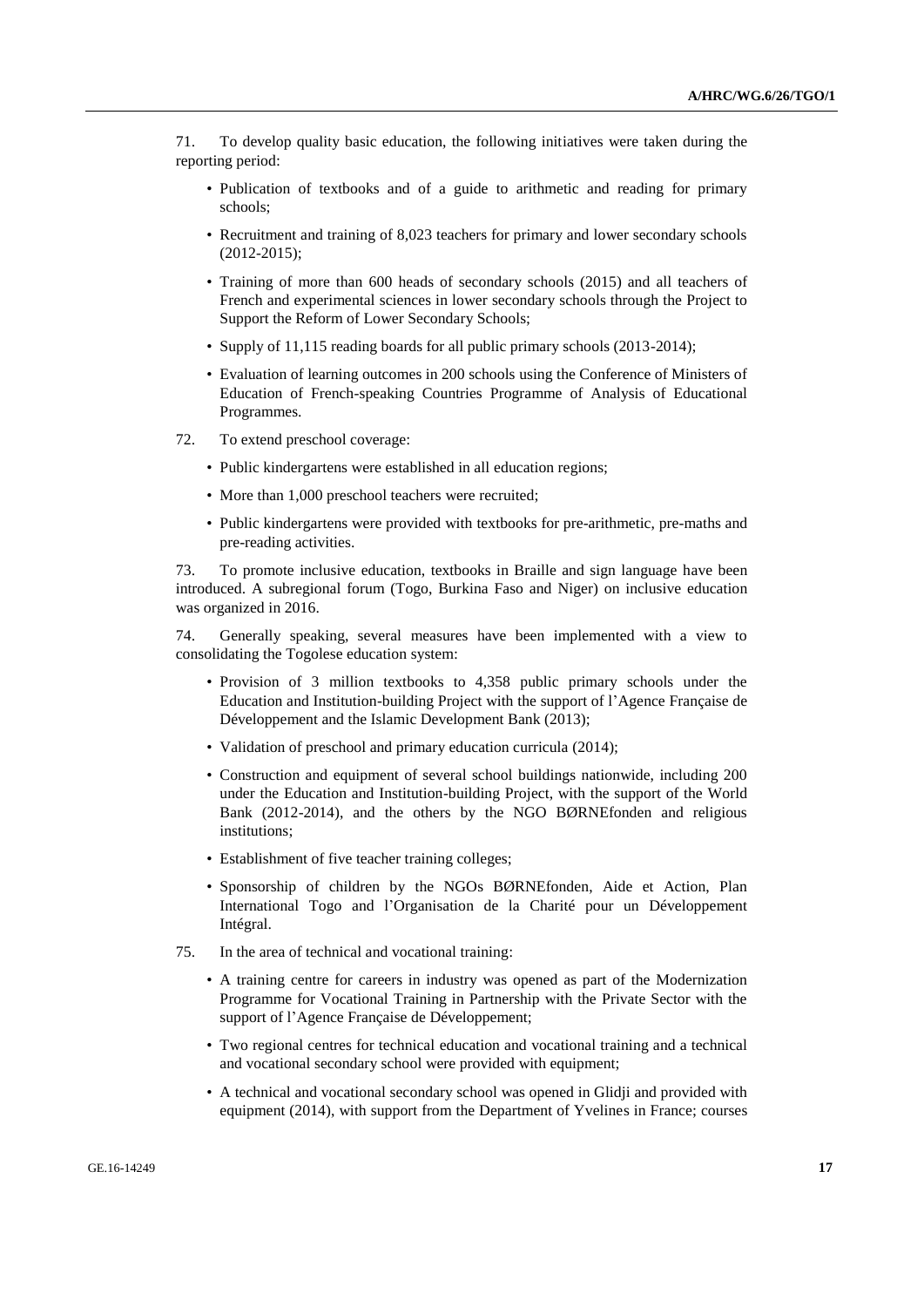are taught on a digital platform. The project will be extended to other technical secondary schools;

- In 2013 the charter for public-private partnership adopted in 2011 was implemented;
- Software packages for training in accounting, secretarial skills and industrial sectors (technical drawing, mechanics) were purchased;
- Vocational training was provided through the dual apprenticeship system with the support of the Vocational Training and Youth employment Project (2015).

76. In addition, teachers/trainers received training in their areas of specialization with the support of technical and financial partners, as follows:

- Accounting 200 (2013);
- French  $114 (2013)$ ;
- Car mechanics  $64$  (2014);
- German 30 (2016):
- Secretarial skills: brief introductory training 365; continuing training 833 (2016).

*Universal primary education; access of girls and women to education; reduction of dropout rate in primary schools (Recommendations 100.75, 100.77 to 100.78 and 100.81)*

77. More and more girls are attending school. According to a study by UNFPA, 87 per cent of girls and 98 per cent of boys are enrolled in primary education. There are two reasons for these figures — free primary education which prompts parents to send their children to school and a change in mentality, particularly in rural areas, where sending a girl to school is no longer taboo.

78. To consolidate these achievements further steps have been taken:

- Allocation of 1,016 scholarships and school supplies to girls from communities with low enrolment rates, with the support of UNESCO (2014);
- Awareness-raising among traditional and customary leaders of traditional practices harmful to girls leading to the Notsé declaration of 14 June 2013, whereby they undertake to proscribe customary practices preventing girls from attending school, including keeping them in convents (118 children removed from convents to be enrolled in school (2014 and 2016));
- Setting up of school canteens in 308 pilot schools for 85,000 students (2008-2015);
- Introduction of a system where classes are organized in subcycles thus preventing repetitions between cycles in order to lower the dropout rate;
- Distribution of 400 school kits and granting of 500 scholarships for the best secondary school pupils (2012 and 2013).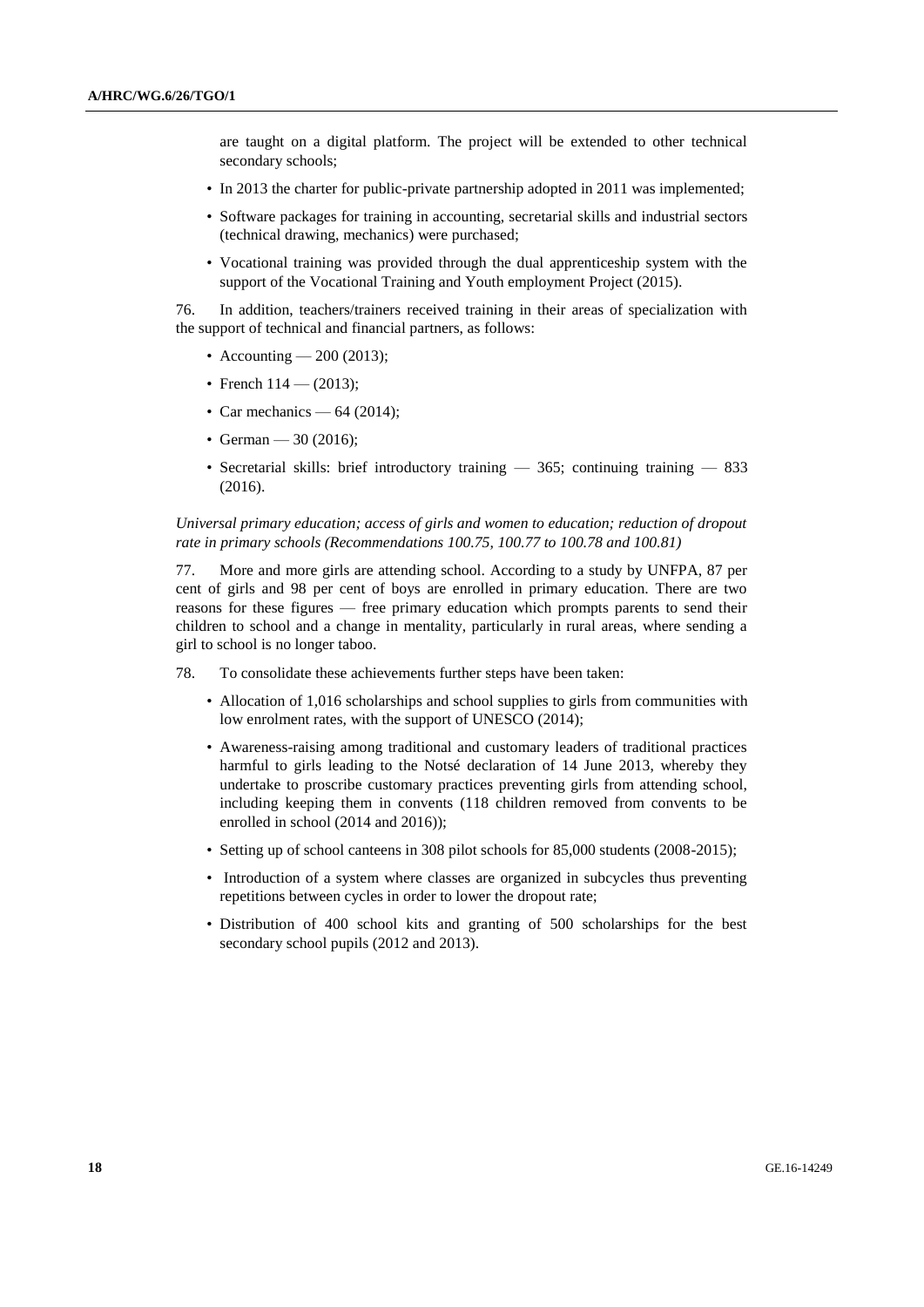### **G. Rights of specific groups**

#### **Women's rights**

*Protection of women; cultural or traditional customs and practices that incite violence or discrimination against women; female genital mutilation; forced and early marriage; widows, levirate and slavery (Recommendations 100.30, 100.37, 100.39, 100.40 to 100.44, 100.57 and 100. 58 and 100.60 to 100.62)*

79. The Personal and Family Code prohibits customary practices that constitute violence or discrimination against women, especially discriminatory practices against widows, levirate and sororate (art. 411). The age of marriage is now 18 years for both sexes (art. 43). The law does not take into account the nature or the origin of assets and does not distinguish between the sexes in the settlement of estates (art. 414). It should also be noted that the provisions of article 99 of the Family Code now give responsibility as head of household to both spouses.

80. A national communication strategy targeting cultural or traditional practices that incite violence or discrimination against women, including female genital mutilation, as well as early marriage has also been implemented with the support of UNICEF. The strategy focuses on the involvement of the primary representatives of decentralized administrations and grass-roots organizations, namely prefects, traditional chiefs and religious leaders, representatives of the various religious denominations and village development committees. For example, eight regional consultations and two national consultations were organized and led to the signing of commitments by these different opinion leaders to become more involved or take initiatives to eradicate traditional practices harmful to children.

- 81. Other action has been taken:
	- Implementation of the National Strategy to Combat Gender-Based Violence;
	- Establishment of a special fund for the judicial and medical care of victims of sexual violence with the support of partners;
	- Integration of the prevention of violence in social and education policies;
	- Establishment of counselling centres in all regional social work directorates;
	- Training and awareness-raising on violence and discrimination against women for 80 justice officials (bailiffs, notaries, judges and criminal investigation police officers) (2015);
	- Awareness-raising among more than 10,000 students, apprentices, employers and teachers about sexual harassment and rape in the five regional capitals (2013);
	- Training of 31 counselling centre managers on psychological care for victims of gender-based violence (2012).

#### *Punishment of gender-based violence (Recommendation 100.56)*

82. Violence against women is punishable under article 232 of the new Criminal Code.

#### *Prevent and combat trafficking in women (Recommendation 100.63)*

83. Trafficking in persons is punishable under articles 317 to 334 of the new Criminal Code regardless of their sex. With support from France, a priority solidarity fund on human trafficking in countries of the Gulf of Guinea has been set up.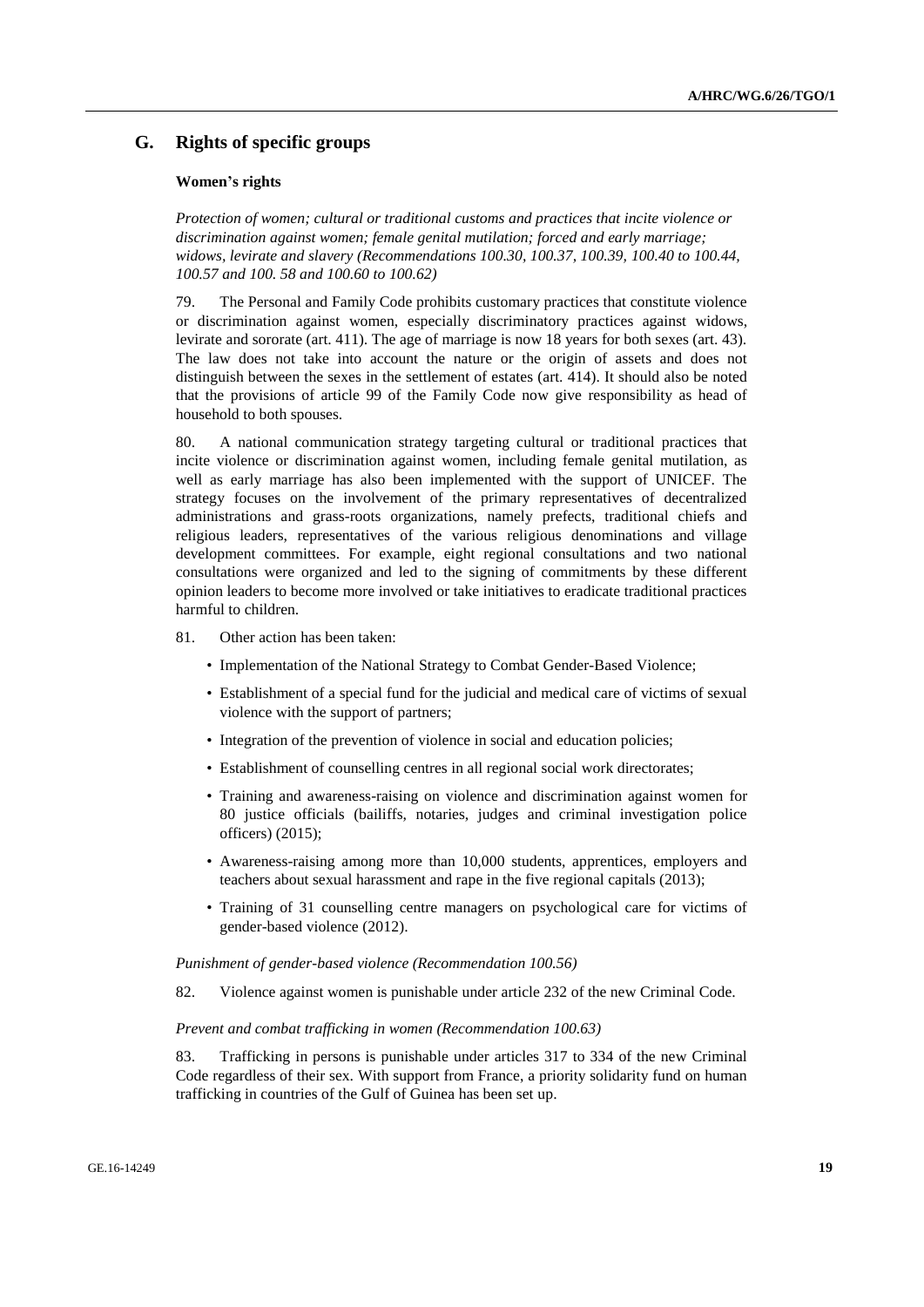*Combating illiteracy (Recommendations 100.83 and 100.84)*

84. The Government's ambition for adult literacy (15-45 years) is to increase the literacy rate from 62.5 per cent in 2012 to 72.7 per cent in 2017 and increase the literacy provision by involving actors from civil society and the private sector.

Steps have been taken to increase the access of illiterate young people and adults aged 15 to 45 years to literacy programmes. For example, 944 literacy centres were opened in 2014, where a total of 19,078 students were enrolled, including 14,824 women.

#### **Rights of the child**

*Combat trafficking in children and child labour (Recommendations 100.28, 100.64 and 101.12)*

86. Specific provisions on trafficking in children are contained in the Children's Code (arts. 411-420) and the new Criminal Code (arts. 317, 319 and 320).

87. Under the priority solidarity fund project implemented by the French Embassy in five countries of the Gulf of Guinea, training on trafficking, victim protection and on the procedure for prosecuting perpetrators was organized for 21 judges and criminal investigation police officers, who subsequently replicated the training for 150 gendarmerie cadets (2014). In 2015, the process culminated in a discussion workshop with around 100 participants from five countries whose purpose was to consolidate police and judicial cooperation at the regional level and to encourage an exchange of experience and good practices among participants.

88. Concerning the inclusion of the sale and abduction of children in the data-collection system of the National Commission for the Care and Social Reintegration of Child Victims of Trafficking, under the coordination of the Ministry of Social Action, an annual report on child protection is now produced, which provides information on all key child protection indicators and takes into account both the sale and abduction of children.

*Combat the violence, abuse and sexual exploitation of children (Recommendations 100.66 and 101.13)*

89. Various programmes encompassing prevention and care activities are under way with technical and financial support from UNICEF, international NGOs and civil society organizations. They include:

- The Child Protection and Empowerment of Adolescents Programme (2014-2018);
- The National Programme to Combat Teenage Pregnancies in School and Non-school Settings (2015-2019);
- A project promoting a fulfilling environment for learning and education among children and young people in Togo, the "Eduquer autrement I" (Educate differently I) project run by BØRNEfonden for 2011-2014 in the Maritime Region, parts of the Plateaux and Kara Regions, and the "Eduquer autrement II" (Educate differently II) project currently being rolled out in certain locations in the Kara and Plateaux Regions train teachers in non-violent education methods through alternative measures;
- National guidelines on juvenile justice in Togo in 2015;
- Projects on gender-sensitive education without violence and on promoting the rights of adolescents to sexual and reproductive health;
- A communication strategy on cultural practices that are harmful to children.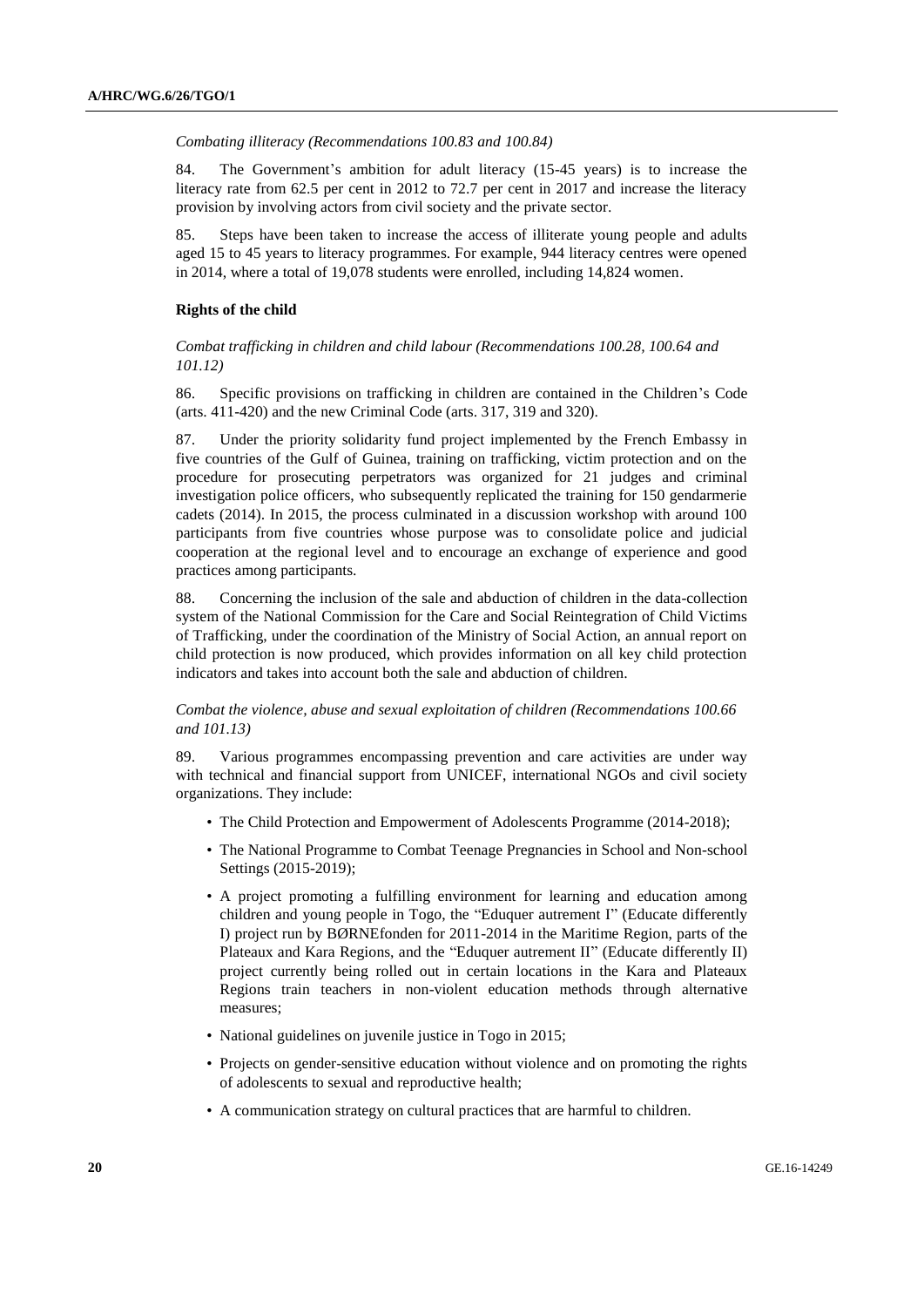90. Regarding prison officers and other professionals, the following initiatives have been taken:

- Introduction of a module on the rights and protection of the child in basic and continuing training for security forces, prison officers and social workers;
- Drafting of a protocol for dealing with children who are victims of abuse, violence and exploitation;
- Appointment of juvenile judges in most courts;
- Drafting of guidelines for dealing with child offenders.

#### *Adopt the national policy to protect children; national plan of action on children's rights (Recommendations 100.28 and 100.29)*

91. A study carried out in 2013 and 2014 revealed that the data contained in the national child policy document drafted in 2008 were inadequate. To remedy this situation, a new national child policy document is being drafted that takes into account the new developments.

*Amend legislation relating to the rights of women, children and persons with disabilities, in line with international obligations (Recommendation 100.12)*

92. The process of harmonizing national legislation which resulted in the adoption of the new Criminal Code and the new Personal and Family Code has helped to take greater account of the rights of children, women and persons with disabilities.

#### *National committee on the rights of the child (Recommendation 100.24)*

93. A Committee composed of representatives of ministries, civil society organizations and technical and financial partners was established for the preparation of a draft decree on the composition, organization and functioning of the national committee on the rights of the child, as provided for in the Children's Code.

*Principle of non-discrimination against vulnerable children particularly girls and children with disabilities (Recommendation 101.3)*

94. Article 5 of the Children's Code covers the principle of non-discrimination.

#### **Rights of persons with disabilities**

*Address the exclusion of persons with disabilities; education of children with disabilities (Recommendations 100.45 and 100.46, 100.64, 100.79 and 100.80)*

- 95. Several measures have been adopted:
	- Approval of the National Strategy for the Protection and Promotion of Persons with Disabilities and its Operational Plan for 2013-2015;
	- Approval of a document on inclusive access to the employment market (2014);
	- Implementation in the prefectures of several community-based rehabilitation projects for children with disabilities to identify and provide assistance with social and educational care, sign language and motor activities for 3,000 children, including 1,300 girls;
	- Construction of five community-based rehabilitation centres;
	- Training of 34 officials in sign language;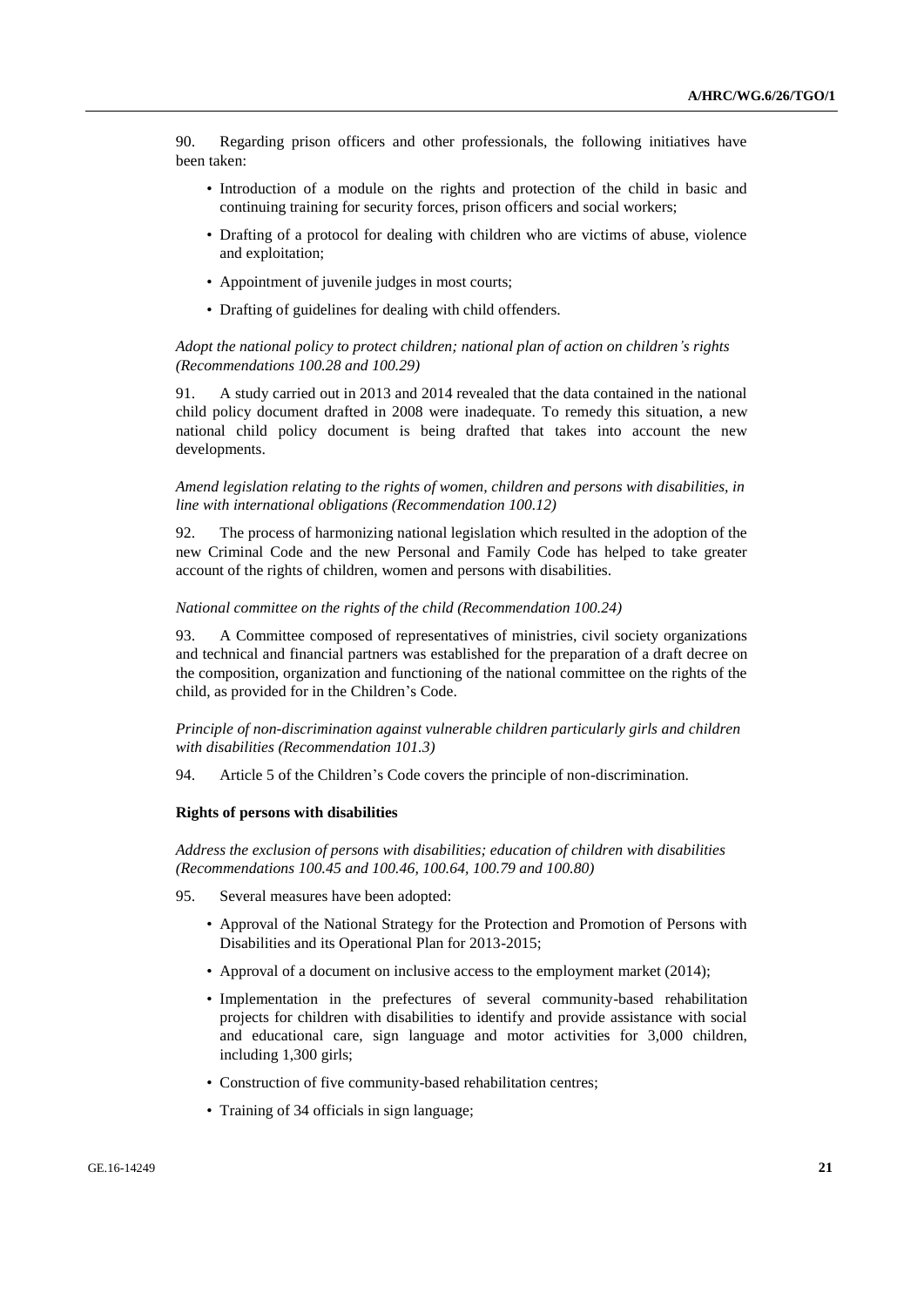- Training on inclusive education for groups of national trainers, including three in sign language and three in Braille, who are responsible for training trainers at regional levels;
- Subsidies of CFAF 20 million per year for special schools.
- 96. Measures taken to promote inclusive education:
	- Specialized training for teachers in order to improve the management and integration of children with disabilities in all regions;
	- Experimentation of inclusive education with the support of Handicap International and La Fédération Togolaise des Associations des Personnes Handicapées (the Togolese Federation of Associations of Persons with Disabilities) in the Savanes and Kara Regions;
	- Training in inclusive education in the Savanes and Kara Regions: 243 teachers and 1,200 trainee teachers (69 in Braille, 102 in sign language, 38 in intellectual disability).

*Protection of vulnerable groups (Recommendations 100.47 and 100.73)*

- 97. Measures adopted:
	- Drafting of a national strategy on the social protection of vulnerable groups with a related plan of action (2013);
	- Greater awareness-raising since 2012 on the protection of older persons and intergenerational solidarity within the framework of the International Day of Older Persons;
	- Development and implementation since 2014 of the Programme for the Protection and Development of the Potential of Older Persons for 2014-2018 which, in 2015, led to a study on senior volunteering and the compilation of a database on older persons;
	- Launching of the National Fund for Inclusive Finance allowing vulnerable populations to have access to finance (2014);
	- Establishment with assistance from partners including Terre des Hommes, UNICEF, Plan International-Togo, the National Solidarity Agency, national NGOs and private companies of a centralized system for identifying and indexing vulnerable children and victims of abuse;
	- Capacity-building for 500 participants from women's and mixed groups on the leadership and management of microenterprises (Savanes and Maritime Regions, and Lomé Commune) (2015).

#### *Ensure that HIV education is included in technical training (Recommendation 101.21)*

98. An order of 10 May 2010 provides for compulsory preventive education on HIV/AIDS and sexually transmitted infections (STIs) in technical education and vocational training. The subject is entitled "Health education in schools for the prevention of AIDS and STIs".

#### *Asylum seekers and refugees (Recommendation 101.23)*

99. Act No. 2000-019 of 29 December 2000 on the Status of Refugees was amended by the Act adopted on 3 March 2016 by the National Assembly which updates existing policies in this area.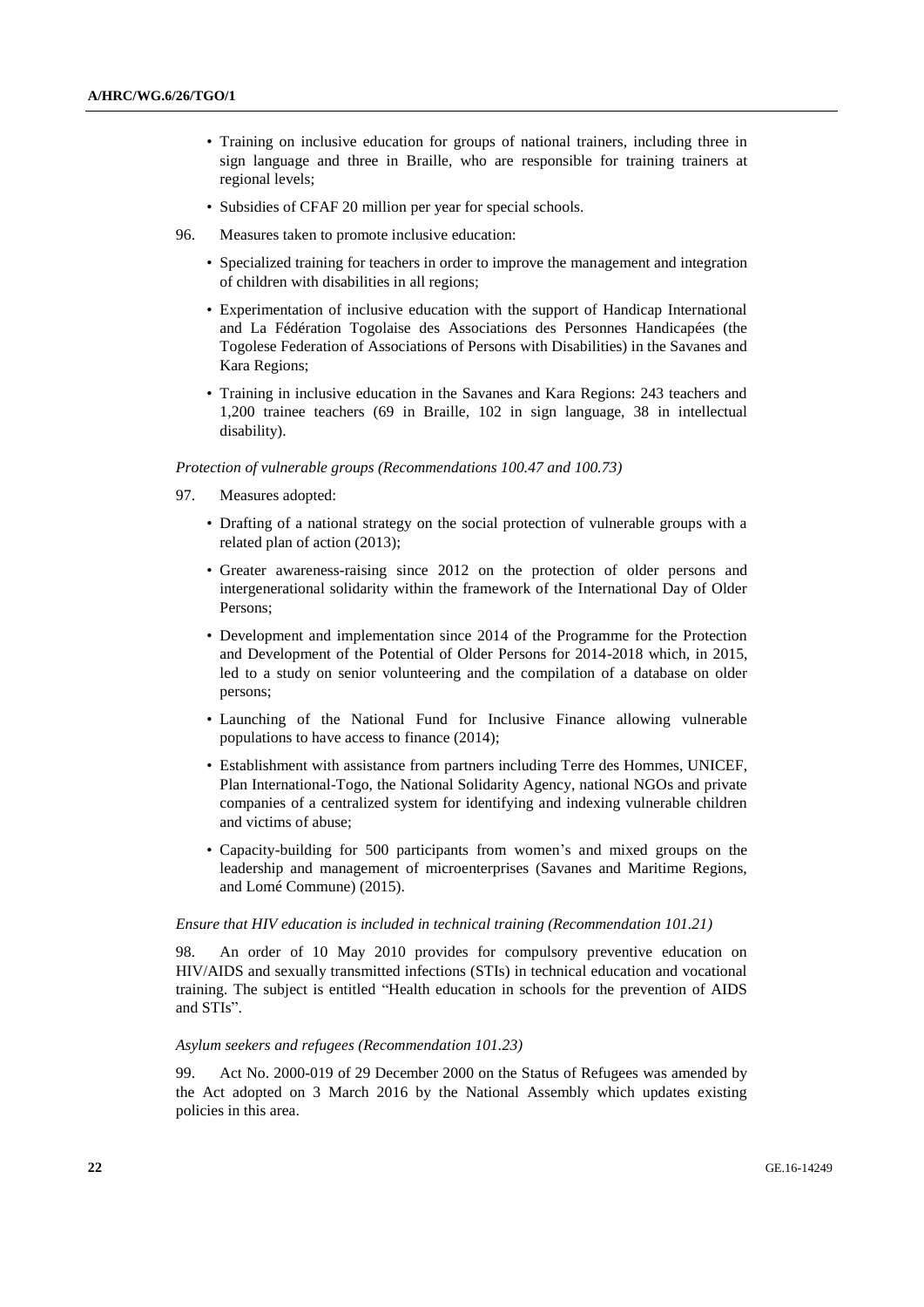*Forced labour: prostitution and trafficking (Recommendation 100.65)*

100. The new Criminal Code punishes the procuring (arts. 338 et seq.) as well as trafficking and forced labour of children. Noteworthy results obtained are:

- In 2012, of the 110 recorded cases of trafficking in children, 106 were investigated and led to 80 prosecutions and 69 convictions;
- In 2013, of the 85 cases of trafficking reported, 81 were investigated and led to 62 prosecutions and 40 convictions.

# **V. Capacity-building, technical assistance and international cooperation**

*Technical assistance with a view to harmonizing national legislation with ratified international human rights instruments (Recommendation 100.13)*

The new Criminal Code and preliminary draft Code of Criminal Procedure were harmonized with technical assistance from the European Union, France, OHCHR and ICRC. A total of 38 conventions have been incorporated into the new Criminal Code. The new Personal and Family Code was also adopted with the support of UNFPA. The Act on the Status of Refugees was amended with the support of the Office of the United Nations High Commissioner for Refugees.

*Cooperation with international partners; efficient allocation of resources for the promotion of human rights (Recommendation 100.86)*

102. Several international partners have been approached about mobilizing resources, for example:

- With UNDP and OHCHR, annual workplans in the field of human rights are being prepared;
- Under the Atlas of Torture Project, the European Union, OHCHR and the Association for the Prevention of Torture assisted Togo with the process of amending the Act on the Organization of the National Human Rights Commission incorporating the national preventive mechanism (2012-2013);
- Support of the International Organization of la Francophonie in the universal periodic review process;
- With OHCHR a human rights-based approach was factored into programmes and projects, particularly in the field of health and education.

## **VI. Priorities and the way ahead**

- 103. They concern the following sectors:
	- **Prison**
		- Reducing the prison population;
		- Improving the food, health and hygiene of prisoners;
		- Continuing the social reintegration of prisoners;
		- Improving logistical and financial resources;
		- Building new prisons that meet international standards;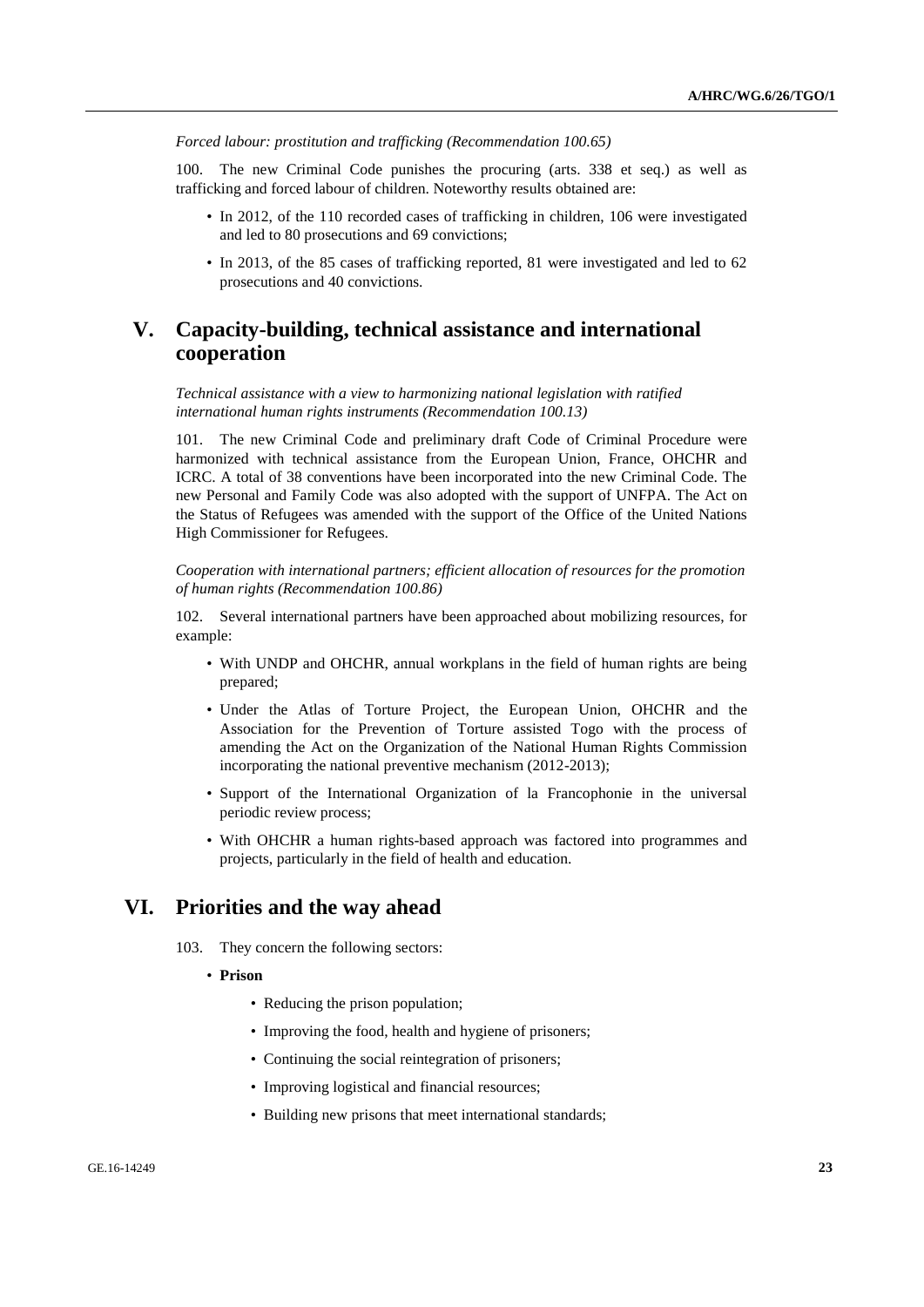• Strengthening staff management.

#### • **Health**

- Combating maternal and infant mortality;
- Combating communicable and non-communicable diseases, inter alia, HIV/AIDS and malaria;
- Building and equipping health facilities;
- Training of medical specialists and building the capacity of staff;
- Extending social protection to all segments of the population.

#### • **Education**

- Strengthening the entire education system;
- Tailoring training to employment;
- Building and equipping school facilities:
- Gradual expansion of inclusive education;
- Reforming vocational training through apprenticeships;
- Building the capacity of public officials in functional literacy;
- Developing and implementing a national blueprint for functional literacy.

#### • **Agriculture**

- Supporting the implementation of the new agricultural policy;
- Implementing the water and sanitation policy;
- Adapting agriculture to climate change.

#### • **Development planning**

- Financing the National Development Plan;
- Financing local, regional and national land management plans;
- Incorporating sustainable development goals in development policies and programmes;
- Combating extreme poverty;
- Strengthening human resources in follow-up/evaluation;
- Helping local communities to draft local development plans;
- Implementing the National Land Management Plan.

#### • **Human rights**

Financing the priority strategic areas of public human rights policy and of the consolidation of democracy for 2014-2020, which are:

- Developing and implementing a plan of action on human rights education;
- Mainstreaming the human rights-based approach in development projects and programmes;
- Updating and implementing the National Strategy for the Consolidation of Democracy and Peace for Sustainable Development;